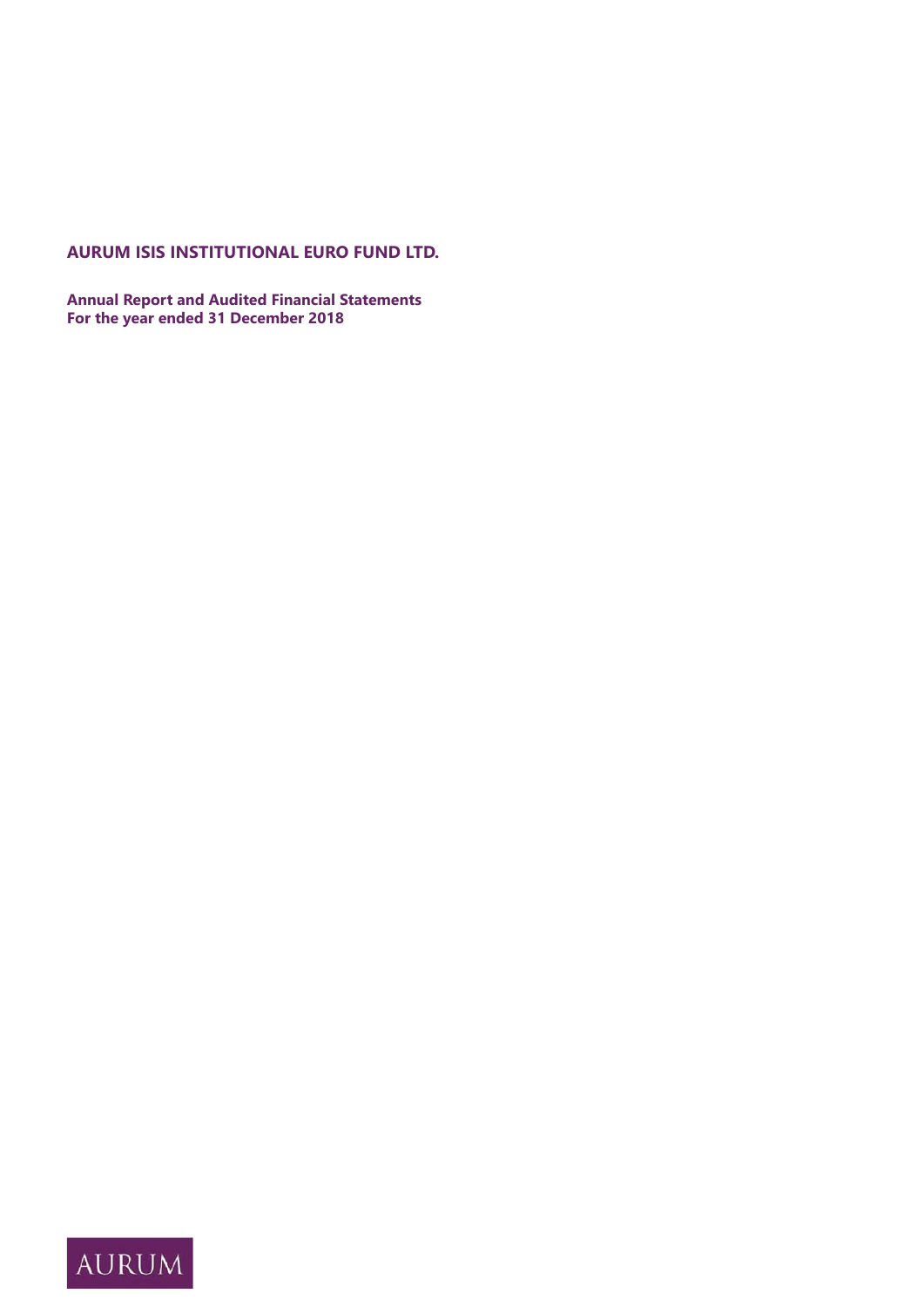# **Annual Report and Audited Financial Statements Contents**

|                                                                       | Page      |
|-----------------------------------------------------------------------|-----------|
| Directors and Service Providers                                       |           |
| Environmental, Social and Governance ("ESG") Statement                | $2 - 7$   |
| Directors' Report                                                     | $8 - 9$   |
| Portfolio Statement as at 31 December 2018                            | 10        |
| Independent Auditor's Report                                          | $11 - 13$ |
| Statement of Comprehensive Income for the year ended 31 December 2018 | 14        |
| Statement of Financial Position as at 31 December 2018                | 15        |
| Statement of Cash Flows for the year ended 31 December 2018           | 16        |
| Notes to the Financial Statements                                     | $17 - 25$ |

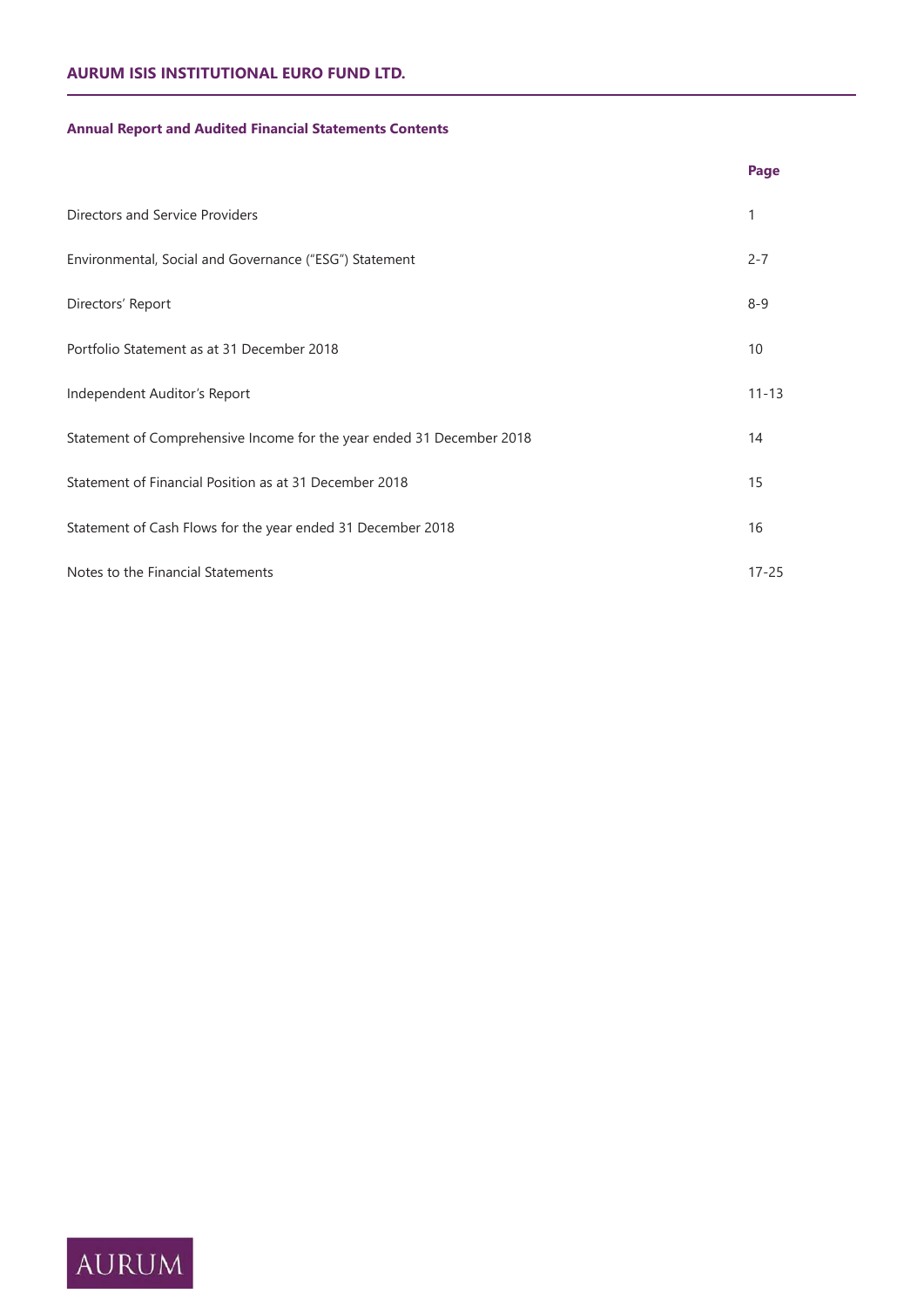### **Directors and Service Providers**

#### Company and Registered Office

Aurum Isis Institutional Euro Fund Ltd. Aurum House 35 Richmond Road Hamilton HM 08 Bermuda

## *Promoter & Investment Adviser*

Aurum Fund Management Ltd. Aurum House 35 Richmond Road Hamilton HM 08 Bermuda

#### *Custodian*

Northern Trust Fiduciary Services (Ireland) Limited George's Court 54-62 Townsend Street Dublin 2 Ireland

#### *Administrator, Sub-Registrar and Transfer Agent*

Northern Trust International Fund Administration Services (Ireland) Limited George's Court 54-62 Townsend Street Dublin 2 Ireland

## *Auditor*

KPMG Chartered Accountants Statutory Audit Firm 1 Harbourmaster Place International Financial Services Centre Dublin 1 Ireland

#### *'ireFtors*

Dudley R Cottingham Tina Gibbons Adam Hopkin Christopher C Morris (resigned on 16 May 2018) Kevin Gundle Anabel Mackie† Bronwyn Wright† Fiona Mulhall† Michael J Harvey

†Independent Directors

#### *Bermuda Administrator & Registrar*

*(resigned as secretary on 14 November 2018)* Global Fund Services Ltd. Century House 16 Par-la-Ville Road Hamilton HM 08 Bermuda

#### *SeFretar\*

*(appointed on 14 November 2018)* Continental Management Limited Century House 16 Par-la-Ville Road Hamilton HM 08 Bermuda

#### **Sponsoring Member for Bermuda Stock Exchange**

Continental Sponsors Ltd. Century House 16 Par-la-Ville Road Hamilton HM 08 Bermuda

#### *Bermuda Legal Advisers*

Conyers Dill & Pearman Limited Clarendon House 2 Church Street Hamilton HM 11 Bermuda

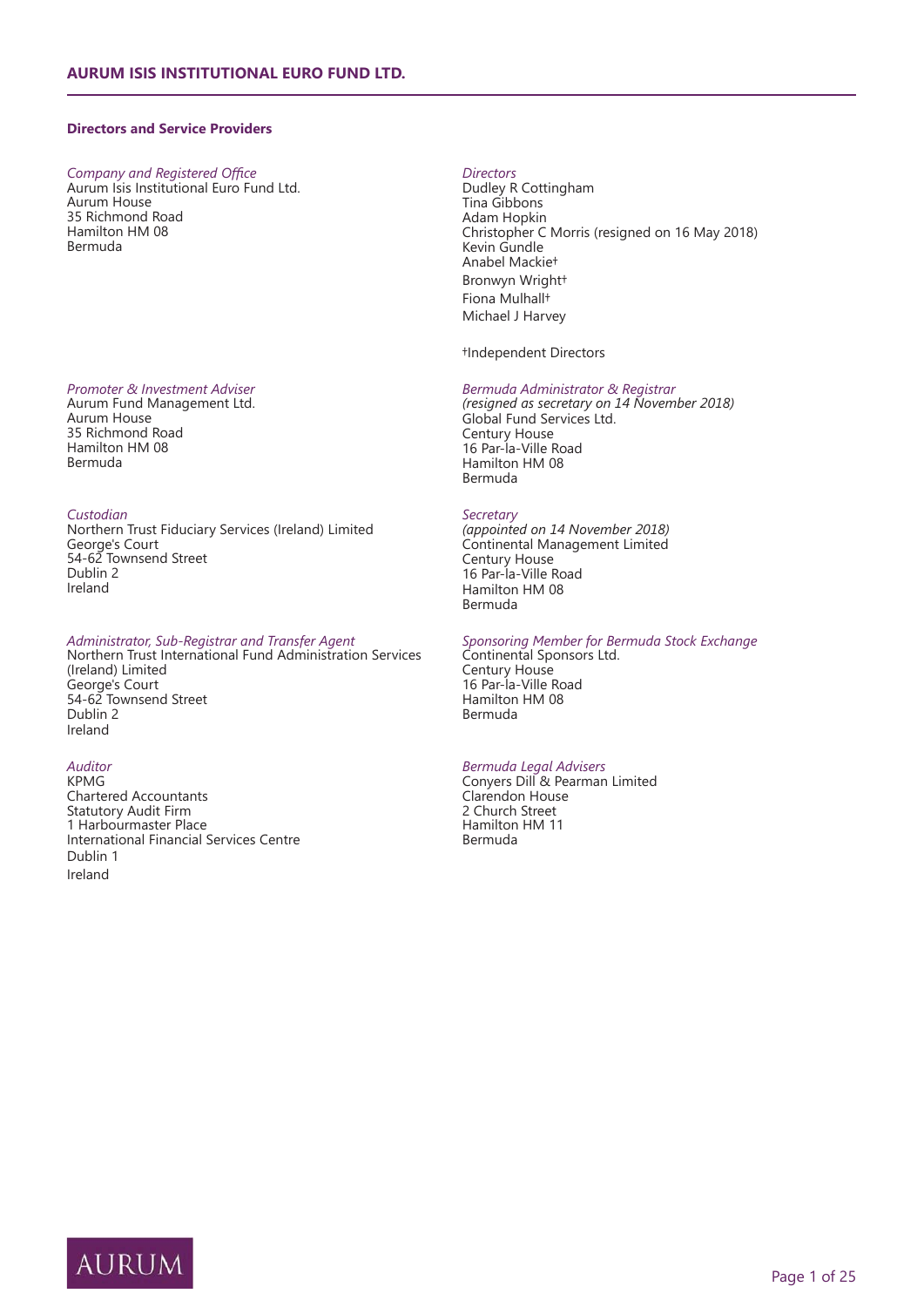ESG Impact Report

# Aurum Earth

# **Aurum Impact Investment Solution Outcome**

Aurum's impact investment solution, which launched in 2002, aims to deliver returns that go beyond financial returns. The fund provides investors with an opportunity to both make investment returns and make a difference.

The advisory fee generated from the fund supports a number of charities, principally Synchronicity Earth, a registered charity that supports the conservation of biodiversity, ecosystems and species at risk around the world.

# **Registration Portfolios Outcome**

In 2015 the Synchronicity Earth Regeneration Portfolio was created in collaboration with Aurum. It is an initiative to create strategic funding partnerships between corporates and environmental non-government organisations ("NGOs") in order to regenerate natural habitats. The portfolios provide a scalable solution that can be adopted by anyone looking to engage in environmental philanthropy.

The first strategic funding partnership that Aurum supported, and continues to support, was Hutan, a Sabah-based NGO that was established in 1998 to restore highly degraded and fragmented forest patches in Malaysian Borneo.

• Aurum contributes to Synchronicity Earth's operating expenses, which creates stability for the charity and ensures that other donations can be directed to activity that will have an impact.

## **Impact**

• Aurum's impact investment solution has generated approximately \$8.5 million for over 70 organisations in nearly 40 countries.

• Covered the costs of two full time staff and vital equipment for Hutan. Contributed to Hutan's reforestation efforts at three sites.

# **Impact**

In 2018:

- AFML's funding covered the costs of essential equipment and planting of 2,200 native tree seedlings, with two to three years of ongoing maintenance until the seedlings can be left to fend for themselves.
- The funding also paid for installation and monitoring of three hornbill nest boxes. Some key species of tree germinate more successfully once they have passed through the digestive system of hornbills and this new strategy will re-introduce the natural seed distribution process for these species into the new areas of forest.
- Hutan offers local women the opportunity to join the reforestation team for paid 'internships'. Some of these women may become part of the team.
- Local communities, particularly women, are empowered to actively manage their natural environment and resources.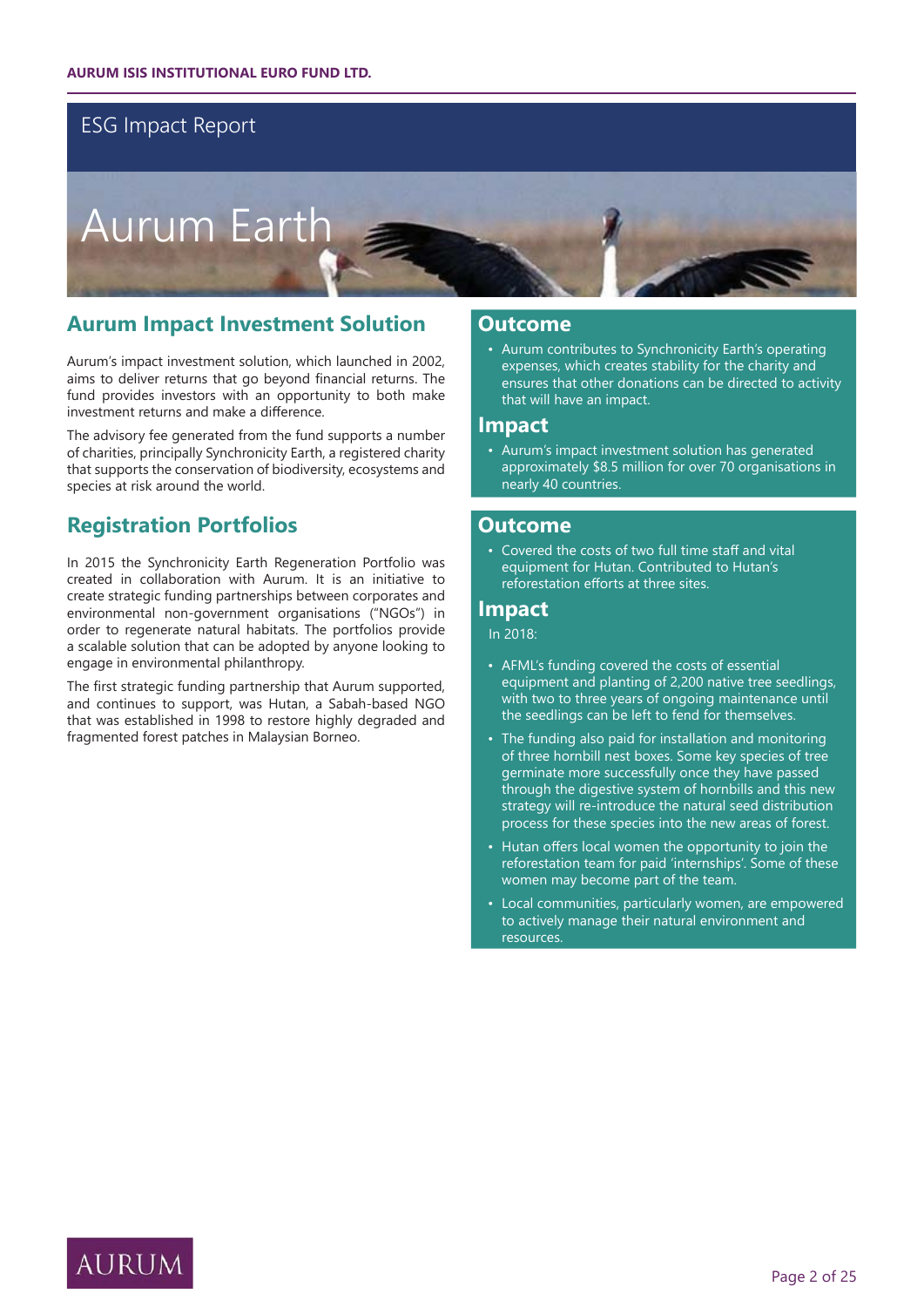# **Driving Industry Change <b>COUTCOME Outcome**

The hedge fund industry deals with complexity and risk every day. Fundamental to its success are analysis of data and the need to understand the impact of trends and systemic change. By extending this approach to environmental impact, the industry is ideally placed to both understand the problems and be part of the solution.

Aurum has a goal to mobilise the hedge fund industry to have a net positive environmental impact.

To achieve this Aurum aims to promote articles written about the Regeneration Portfolio using social media and industry publications, and engage with participants in the hedge fund industry to support participation in regeneration portfolios. **Impact**

## In 2018:

- Aurum wrote an article discussing how the hedge fund industry could be a positive force for environmental change, which was published in HFM Week.
- Representatives of Aurum held meetings with individual hedge fund managers to promote the Regeneration Portfolio.
- Along with representatives from Synchronicity Earth, Aurum presented at the Albourne annual conference on how hedge funds can help to diffuse the environmental time bomb.

## In 2018:

- A Chicago-based hedge fund continued funding a strategic funding partnership in Tanzania, which supports communities to plant native forestry and agroforestry.
- A London-based hedge fund manager continued funding a Regeneration project in Ecuador, which supports a forest reserve in an area of rich biodiversity and is beginning reforestation to link the reserve to nearby protected areas.
- Two hedge funds, one US-based and one UKbased, began providing annual unrestricted funding to Synchronicity Earth, which supports strategic programmatic work on overlooked and underfunded conservation issues.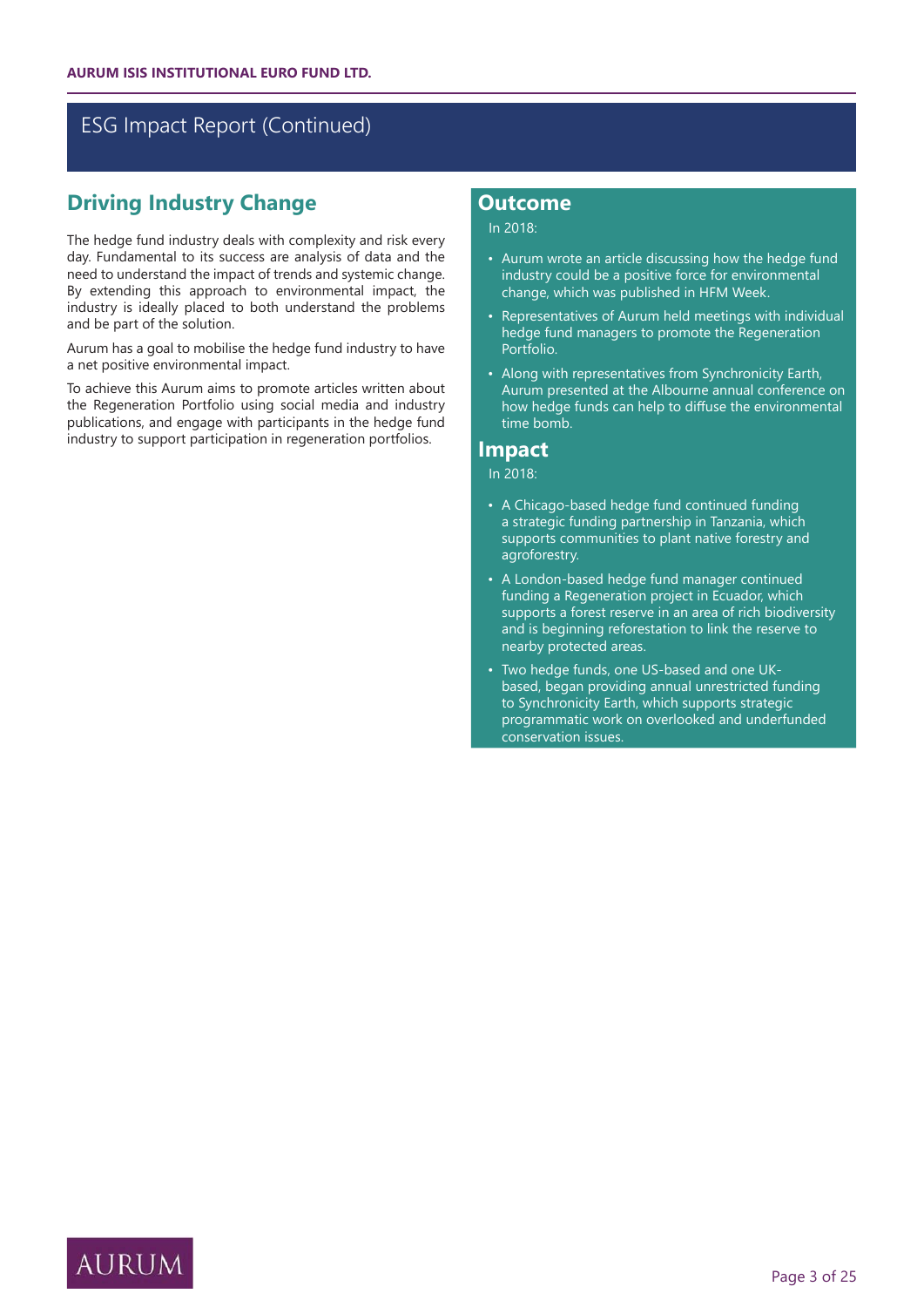# **Strategic Conservation Outcome**

Created in 1948, IUCN (International Union for Conservation of Nature) has evolved into the world's largest and most diverse environmental network. It harnesses the experience, resources and reach of its 1,300 Member organisations and the input of some 13,000 experts. IUCN is the global authority on the status of the natural world and the measures needed to safeguard it. IUCN provides public, private and nongovernmental organisations with the knowledge and tools that enable human progress, economic development and nature conservation to take place together. The IUCN has the ability to convene diverse stakeholders and provide the latest science, objective recommendations and on-the-ground expertise, driving its mission of informing and empowering conservation efforts worldwide. It also serves as an official agency monitoring progress towards biodiversity-related targets.

Aurum has been providing funding to assist in covering the core costs of the IUCN since 2012.

It is vital to protect our oceans now in order to ensure their long-term environmental health, and provide sustainable resources for future generations.

With this in mind, Aurum has sought opportunities to engage with and support initiatives focusing on this important area.

- Funding for the core costs of the IUCN is crucial for delivery of a range of activities, from maintenance of the Red List of Threatened Species to championing nature's role in achieving the Sustainable Development Goals.
- Core funding allows the organisation to remain strategic and deliver its mission to 'Influence, encourage and assist societies throughout the world to conserve the integrity and diversity of nature and to ensure that any use of natural resources is equitable and ecologically sustainable'.

# **Impact**

In 2018:

- IUCN Red List assessments continued to grow, in line with the objective of reaching 160,000 species by 2020.
- Specific, community-centred species conservation action plans were developed, targeting endangered and vulnerable species, their habitats and the communities living in them.
- Country and regional level action plans were supported and implemented to increase resilience and adaptation to climate change, sustainable livelihoods and food security.

## **Oceans Outcome**

#### In 2018:

• Aurum sponsored the first Ocean Risk Summit, which had an objective to engage a range of political, scientific, economic, environmental, technological, risk and legal regulatory leaders (in particular, finance ministers, chief finance officers and chief risk officers) to discuss the causes and impacts of, and possible solutions, to the rapid negative changes taking place in our oceans.

# **Impact**

• Development of an Ocean Risk Index, a project that Ocean Unite is supporting AXA XL in developing in collaboration with the Economist Intelligence Unit. The index will define, value and track key ocean risk factors.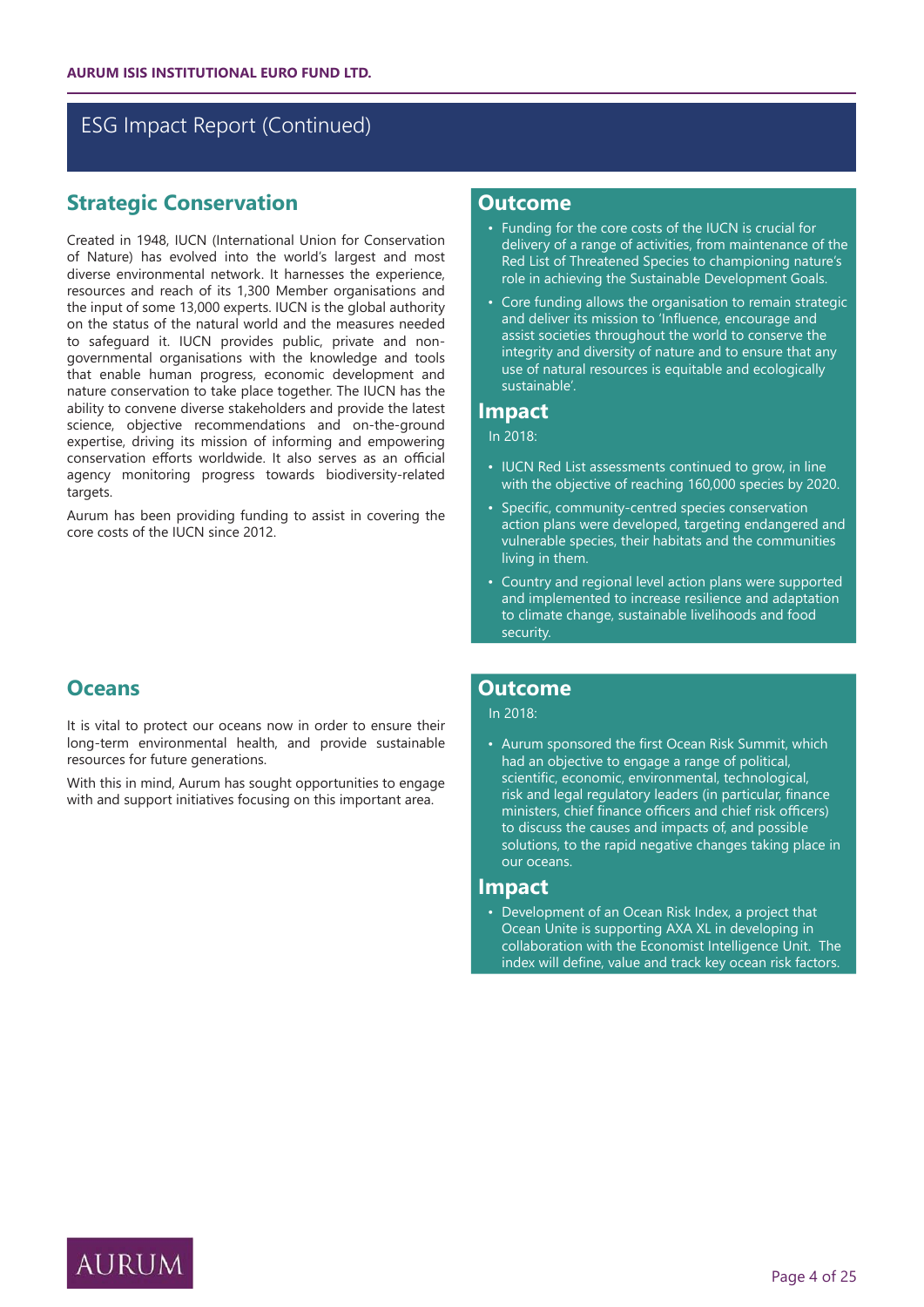

# **One to One Children's Fund Outcome**

Founded in 2001, One to One Children's Fund has established a significant reputation in the spheres of HIV and post-conflict trauma, by developing innovative and sustainable models to fill core gaps in care for vulnerable children. It aims to rebuild and transform lives by first identifying the greatest risks facing children and adolescents and then working with partners to pilot and deliver cost-effective interventions in healthcare, psychosocial services and education. Children and adolescents affected by HIV and AIDS, disability, disease and trauma are empowered to help them realise their full potential and lead healthy, fulfilling lives. Aurum has supported One to One Children's Fund since its inception.

• Aurum's support has allowed One to One Children's Fund to focus on core gaps in care for some of the world's most vulnerable children, providing support to children and their families.

## **Impact**

- Anti-retroviral treatment and support: implemented the first treatment programme for children. Established PATA, a network organisation of 400 HIV clinics and hospitals, sharing knowledge and disseminating best practice; PATA's expert patient concept was selected as one of the Rockefeller Foundation's top 100 innovations for the 21st Century.
- Enable: a programme delivering home-based healthcare for children, their mothers, pregnant women and families suffering HIV, malnutrition and other diseases, contributing to drastically reduced infant mortality. Supporting more than 500 pregnant women so far, in a region where 30% of mothers are HIV+, the most recent results from the project include 0% transmission of HIV from mother to child so far. 9,000 community members have benefited from the service.
- Young people and HIV: working with health clinics and schools to empower HIV+ young people to manage their treatment and combat stigma, and to empower peer supporters to address pressing issues affecting young people such as HIV, sexual health, puberty and gender-based violence.
- Post-conflict Kosovo: counselling support to over 10,000 vulnerable children and families. Established four day care centres for children with disabilities that now operate independently, helping 3,000 children every year.
- Young refugee support: established partnerships to expand psychosocial support for young refugees in Greece and in the UK, developing counselling and artsbased models for this important unmet need within refugee communities.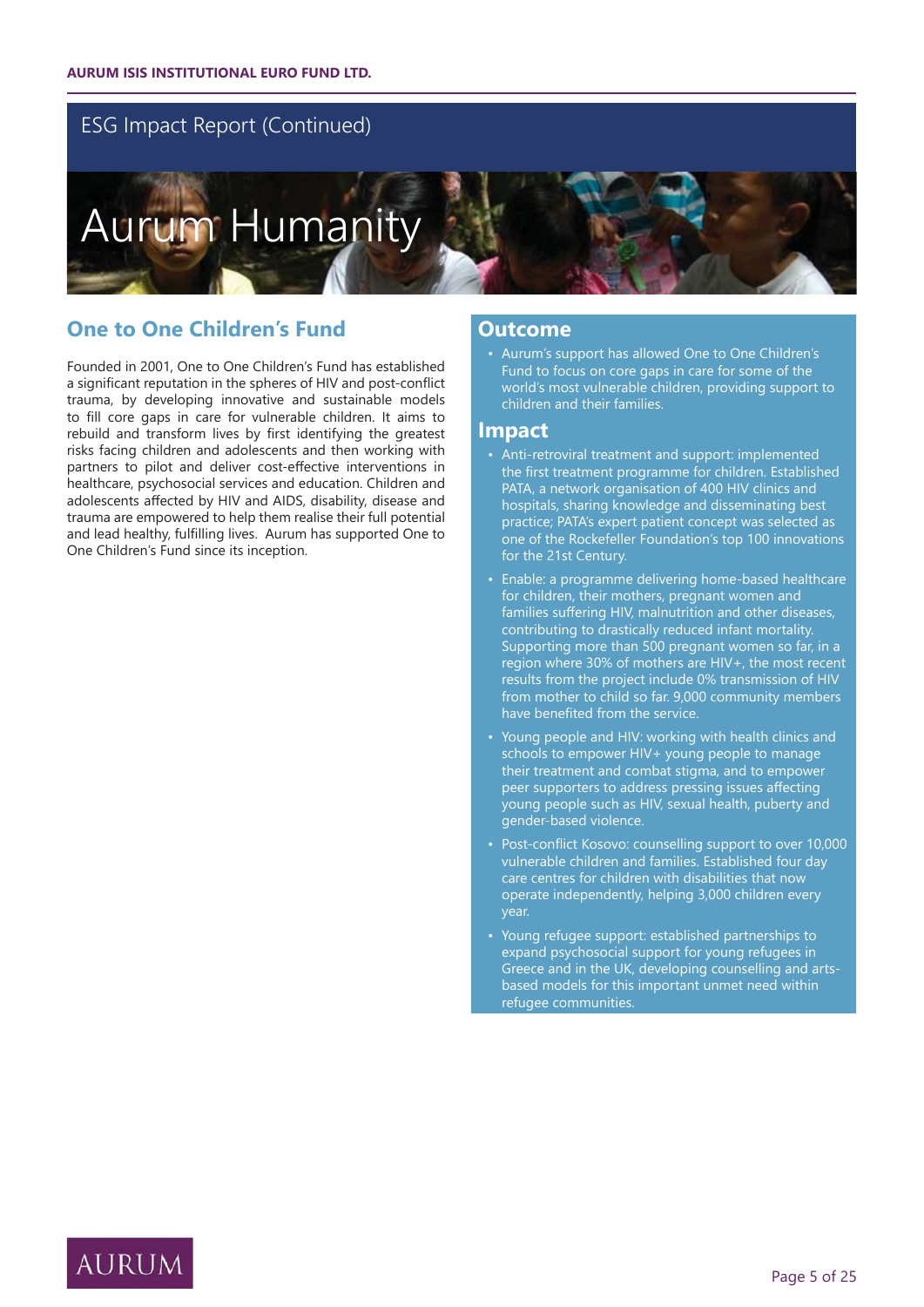# **SACCA ASBL (The Streets Ahead Children's Centre Association)**

SACCA is a local NGO registered in Rwanda which works to work that they are supporting. protect and rehabilitate children who have been living on the street, as well as preventing them from reaching the streets in the first place.

SACCA's work has three elements:

- Provision of ongoing support to children within rehabilitation centres
- A reintegration programme
- An independent living programme Community

# **The Aurum Team COUTCOMERGIST**

Aurum encourages group employees to support charities to the matches each group employee's fundraising up to £500 per year. That are important to them and to use their skills and efforts<br> **Impact** to make a difference.

# **Outcome**

• In 2018 Aurum representatives led a delegation of donors and potential donors to Rwanda to evaluate the

## **Impact**

- Graduates of SACCA's educational programmes have received a rich educational experience and have gone on to find full-time employment.
- Those who complete SACCA's programme have a significantly enhanced life and livelihood as a consequence of SACCA's intervention. This sets an example in the community, and has led to referrals from their friends, colleagues and relations seeking new life skills from SACCA.
- Many of the smallholders with whom SACCA works, as part of the independent living programme, have gone on to rent larger fields and establish their own cooperatives with other local farmers. The knock-on benefits include being able to send their children to school and pay labourers a higher price for their work.

- Aurum employees have volunteered 29 days to support the following charities in 2018:
	- **Action Homeless Concern**
	- Age UK Charity Shop
	- Art for All: Kids' Club
	- Barnardo's Charity Shop
	- Be Enriched: Castle Canteen (community canteen)
	- Dress for Success (help to empower unemployed women)
	- ń F&C Volunteers (older people's lunch club)
	- The Felix Project (fighting food poverty)
	- ń Hammersmith & Fulham Food Bank
	- **Share Horticulture (horticultural projects for** disabled people)
	- Share Community (training workshops for disabled people)
	- Salopian Gardens
	- **Tower Hamlets Cemetery Park**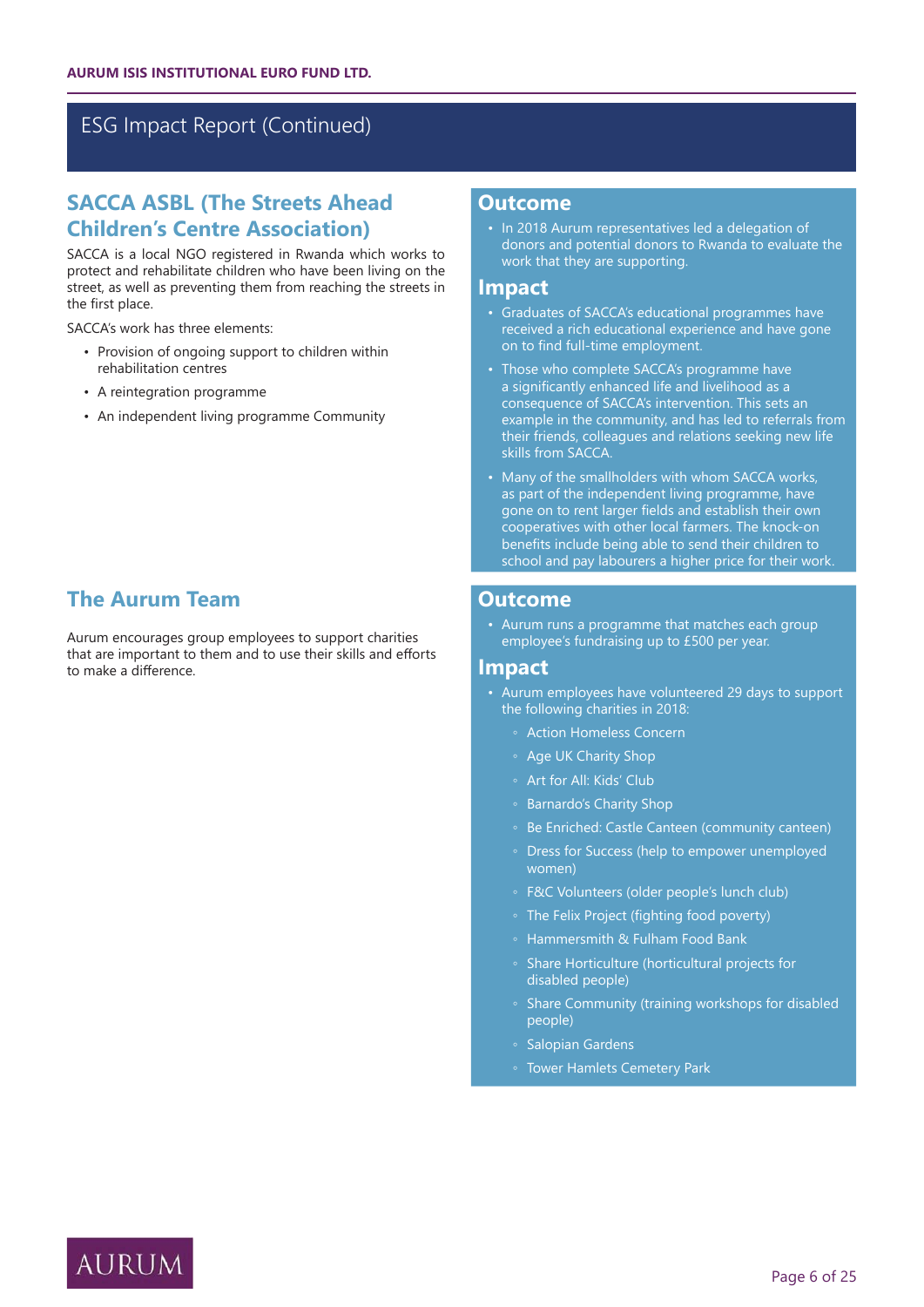

# **United Nations Principles for Responsible Investment ("PRI")**

Aurum became a signatory to the United Nations Principles for Responsible Investment in 2014. The PRI works to understand the investment implications of ESG factors and to support its signatories in incorporating these factors into their investment and ownership decisions. It acts in the long-term interests of its signatories, of the financial markets and economies in which they operate and ultimately the environment and society as a whole. An alignment of Aurum's interests with its clients' interests is at the heart of any investment decision. Aurum believes that considering various aspects of ESG is an essential component to good investment decision-making. **Impact**

# **Operational Due Diligence (ODD) Outcome**

Aurum's ODD process is designed to highlight issues that could exclude a fund based on ESG criteria.

ESG issues are incorporated into the investment decisionmaking process when Aurum considers prospective investments and when monitoring existing investments. The core focus of this assessment is on corporate governance. Aurum requires manager personnel and fund directors to have adequate skills and background knowledge. Amongst other things, internal processes, control measures, risk tools, incentive systems and policies on proxy voting and conflicts of interests are reviewed. Additionally, close relationships with managers facilitate constructive dialogue around the topic of ESG.

# **Outcome**

- For Aurum's first submission in 2014 we were awarded a B. We are pleased to report that in 2015 we received an A rating, which we have maintained each year since.
- As an allocator to hedge funds, Aurum has insight at an industry level as well as a role in influencing hedge funds. In 2018 Aurum was represented in the PRI's Hedge Fund Working Groups, which were tasked with developing hedge fund industry guides for the incorporation of ESG factors in the investment decisionmaking process according to different strategies.

#### In 2018:

- Aurum participated in PRI's hedge fund working group calls and meetings
- Aurum gave input into the PRI proposed hedge fund module for the 2019 reporting framework.

- Independent ODD team advising the board
- ESG considerations incorporated into both new investment and annual monitoring report templates

## **Impact**

- Only funds with robust corporate governance structures are allocated to. Funds with inadequate frameworks are required to improve them before any potential investment
- Ongoing dialogue with managers regarding ESG issues

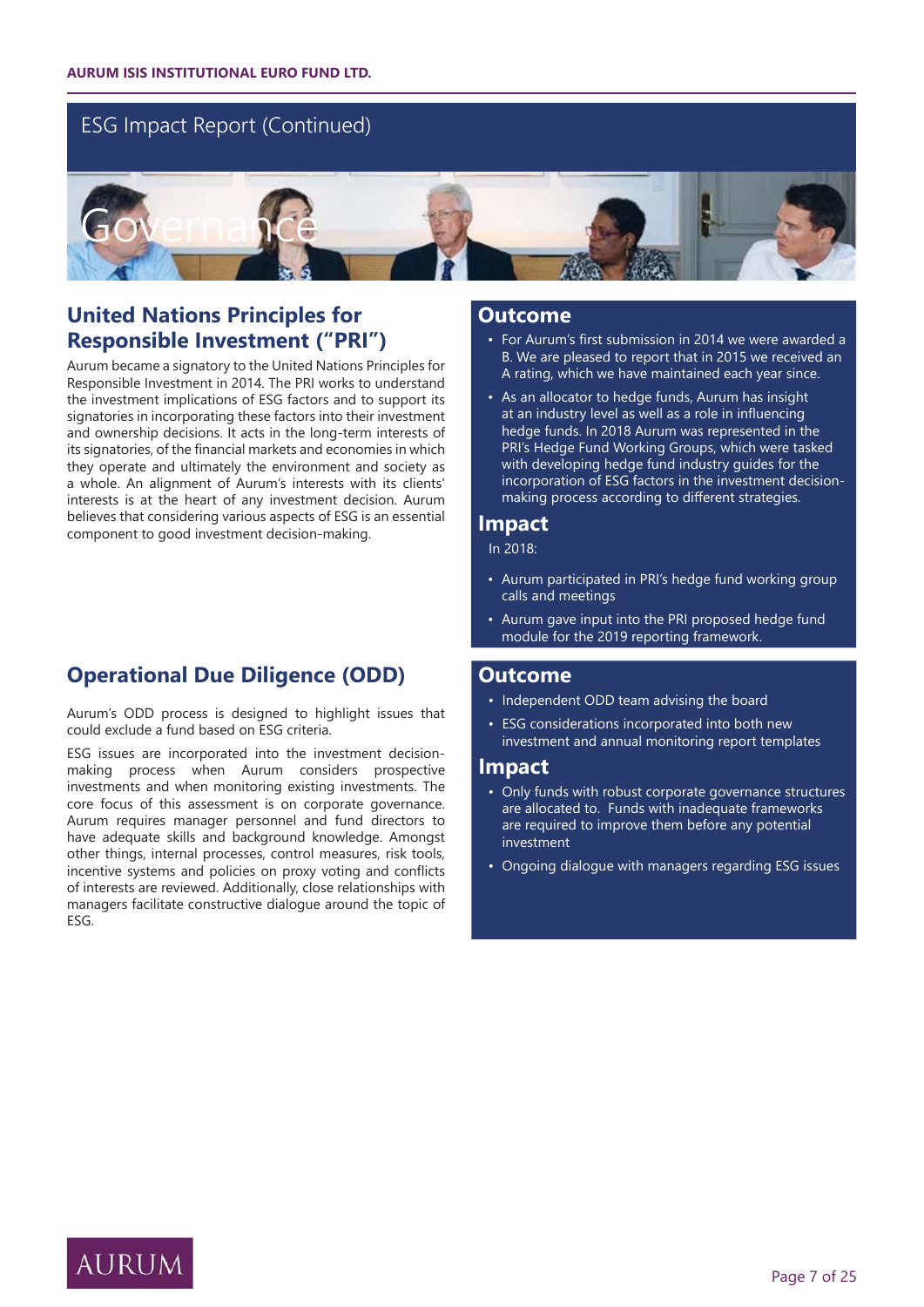#### **Directors' Report**

The Directors have the pleasure to present the annual report and audited financial statements of Aurum Isis Institutional Euro Fund Ltd. (the "Company" or the "Institutional Euro Fund") for the year ended 31 December 2018 as set out herein in respect of matters required by the Bermuda Stock Exchange listing regulations.

#### Principal Material Changes

The Company was delisted from the Irish Stock Exchange on 8 August 2018. Continental Management Limited was appointed Secretary to the Company on 14 November 2018. There have been no material changes in the objectives, strategies or other key service providers of the Company during the year ended 31 December 2018.

#### Principal Activities

At 31 December 2018 the Net Asset Value ("NAV") per Participating Share was as follows:

|                                             | <b>NAV per Participating Share</b> |            |  |
|---------------------------------------------|------------------------------------|------------|--|
| <b>Share Class</b>                          | 31/12/2018                         | 31/12/2017 |  |
| I Institutional Euro Share Class Restricted | €1,270.85                          | €1.267.44  |  |

Shares of the Institutional Euro Fund are denominated in euro. The Institutional Euro Fund is one of eight Feeder Funds (the "Feeder Funds") comprising the Institutional Euro Fund, Aurum Isis Euro Fund Ltd. (the "Euro Fund"), Aurum Isis Swiss Franc Fund Ltd. (the "Swiss Franc Fund"), Aurum Isis Dollar Fund Ltd. (the "Dollar Fund"), Aurum Isis Institutional Dollar Fund Ltd. (the "Institutional Dollar Fund"), Aurum Isis Sterling Fund Ltd. (the "Sterling Fund"), Aurum Isis Institutional Sterling Fund Ltd. (the "Institutional Sterling Fund") and Aurum Isis Australian Dollar Fund Ltd. (the "Australian Dollar Fund") that invest in Aurum Isis Fund Ltd. (the "Master Fund"). The Feeder Funds have euro, Swiss franc, US dollar, sterling and Australian dollar denominated shares respectively. The Institutional Euro Fund is listed on the Bermuda Stock Exchange.

The Feeder Funds must invest solely into Participating Shares of the Master Fund, except in the case of the Swiss Franc, Sterling, Institutional Sterling, Euro, Institutional Euro and Australian Dollar Funds in respect of currency hedging. The Participating Shares of the Master Fund are valued in US dollars. The Swiss Franc, Sterling, Institutional Sterling, Euro, Institutional Euro and Australian Dollar Funds whilst investing into US dollar denominated Participating Shares of the Master Fund will, by appropriate currency hedging, seek to protect the value of their shares in their respective currencies. The Master Fund pays the fees of the Administrators, Custodian, audit, formation and minor out of pocket expenses and Directors' fees of all Funds. Each Feeder Fund will otherwise bear its own costs and liabilities.

The Company's performance is allied with the performance of the Master Fund. The Performance Review, the Market Review and Outlook for the Master Fund for the year ended 31 December 2018, is contained within the annual report of the Master Fund, which is appended to the Company's financial statements.

#### Dividends

No dividends have been declared in the year ended 31 December 2018 (2017: €Nil) and the Directors do not recommend the payment of any dividends for the year ended 31 December 2018 (2017: €Nil).

#### Remuneration

The Directors are considered to be the only identified staff for the purposes of the European Union (Alternative Investment Fund Managers) Regulations 2013. The Directors are entitled to remuneration for their services from the Master Fund, please refer to the accompanying Master Fund financial statements for details of remuneration paid to the Directors.

#### Connected Parties

Transactions carried out with the Company by the Administrator, Bermuda Administrator, Investment Adviser, Custodian, Directors and other connected parties ("connected parties") must be carried out as if negotiated at arm's length. Transactions must be in the best interests of the Shareholders.

The Directors are satisfied all transactions with connected parties entered into during the year were conducted at arm's length prices.

Details of related parties and related party transactions are disclosed in note 7 of the notes to the financial statements.

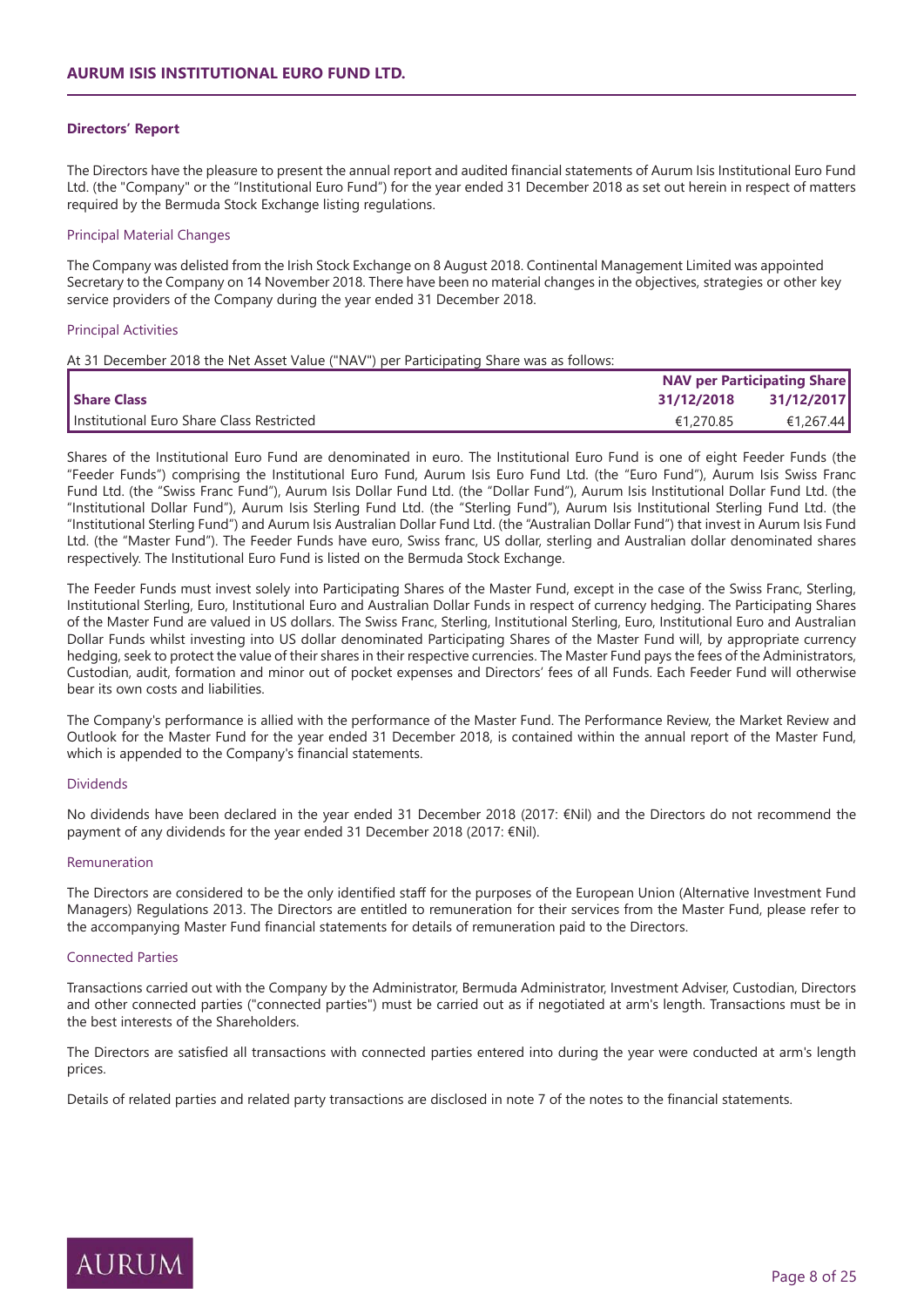## **Directors' Report (Continued)**

#### Thanks

We thank the Shareholders for their support and look forward to further opportunities for continued growth.

For and on behalf of Aurum Isis Institutional Euro Fund Ltd.

fungohi

Director 14 March 2019

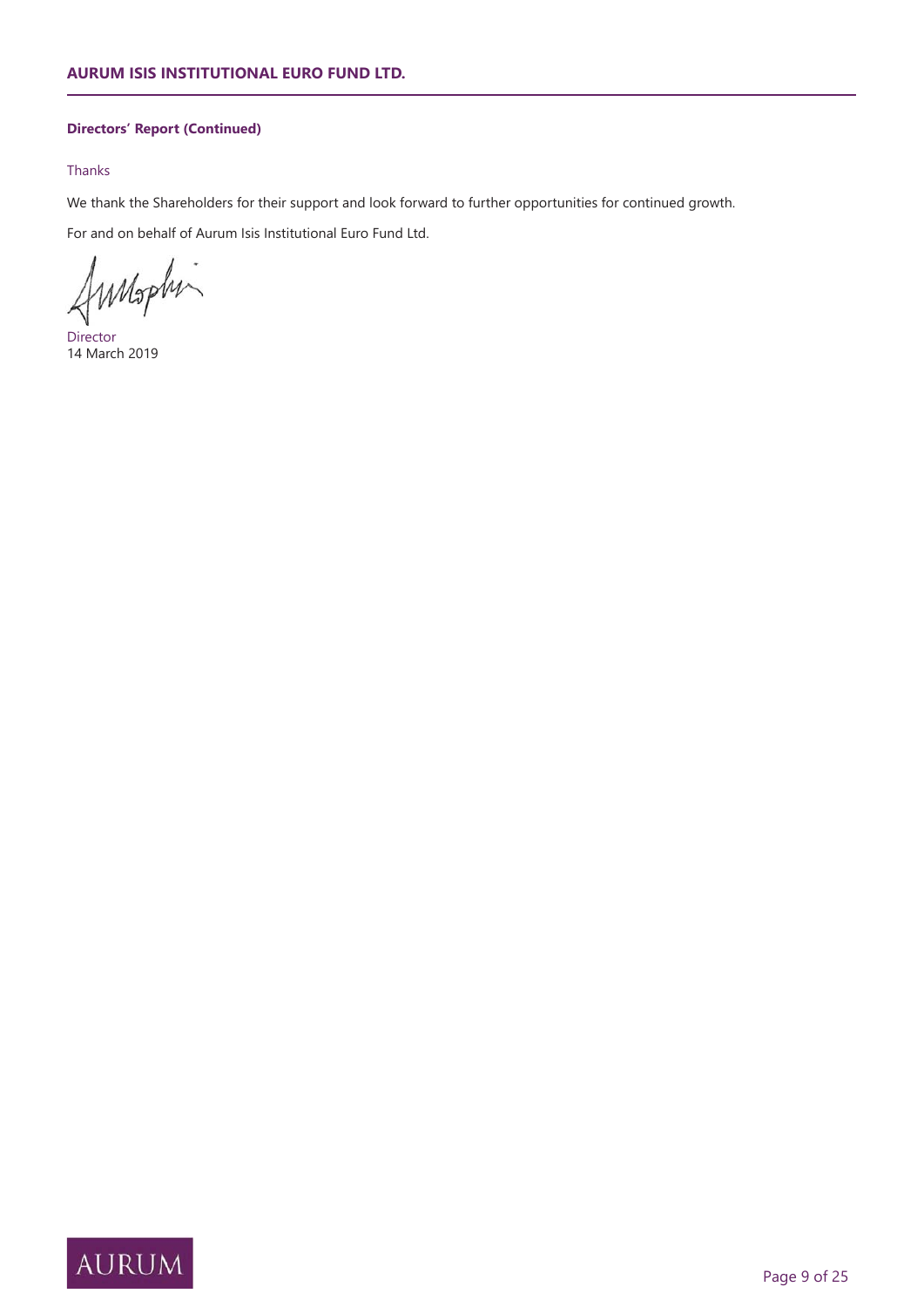# **Portfolio Statement**

as at 31 December 2018

|                      | 31 December 2018     |           |                     |         |                      | 31 December 2017 |                     |         |
|----------------------|----------------------|-----------|---------------------|---------|----------------------|------------------|---------------------|---------|
|                      | <b>Nominal</b>       | Cost      | Fair Value % of NAV |         | <b>Nominal</b>       | Cost             | Fair Value % of NAV |         |
|                      | holding<br>of shares | €         | €                   | %       | holding<br>of shares | €                | €                   | %       |
| Aurum Isis Fund Ltd. | 22,456               | 4,972,314 | 6,740,840           | 99.20%  | 28,078               | 6,167,618        | 7,696,881           | 99.43%  |
| Other assets         |                      |           | 65,520              | 0.96%   |                      |                  | 525,027             | 6.78%   |
| Total assets         |                      |           | 6,806,360           | 100.16% |                      |                  | 8,221,908           | 106.21% |
| Other liabilities    |                      |           | (11,308)            | (0.16%) |                      |                  | (481, 279)          | (6.21%) |
| Total net assets     |                      |           | 6,795,052           | 100.00% |                      |                  | 7,740,629           | 100.00% |

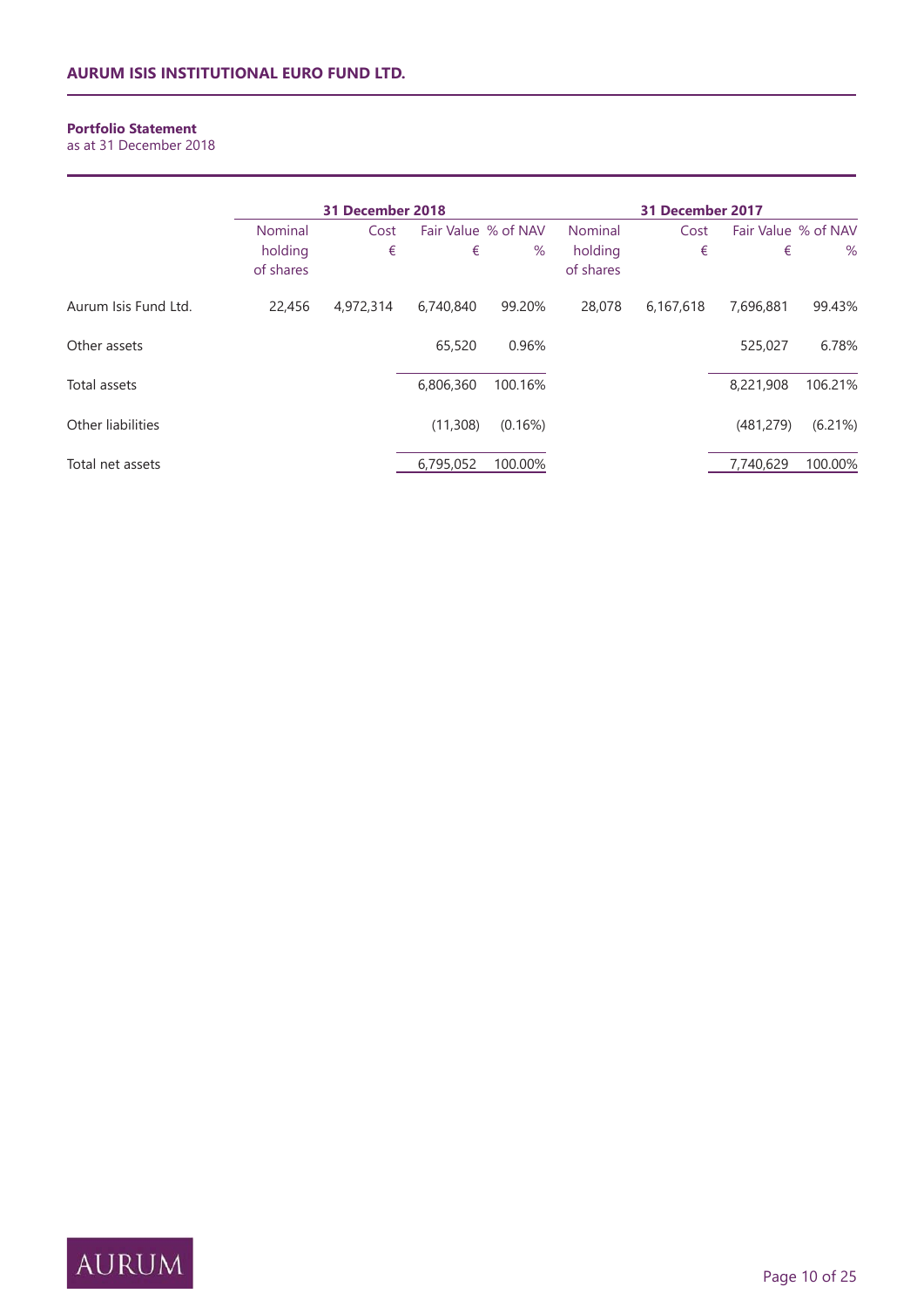#### **Independent Auditor's Report to the Shareholders of Aurum Isis Institutional Euro Fund Ltd.**

1 Report on the audit of the financial statements

#### *Opinion*

We have audited the financial statements of Aurum Isis Institutional Euro Fund Ltd. (the "Company") for the year ended 31 December 2018, which comprise the Statement of Comprehensive Income for the year ended 31 December 2018, the Statement of Financial Position as at 31 December 2018, the Statement of Cash Flows for the year then ended, and related notes, including the summary of significant accounting policies set out in note 2.

In our opinion, the financial statements present fairly, in all material respects, the financial position of the Company as at 31 December 2018 and its financial performance and cash flows for the year then ended, in accordance with International Financial Reporting Standards ("IFRS").

#### *Basis for opinion*

We conducted our audit in accordance with International Standards on Auditing ("ISAs"). Our responsibilities under those standards are further described in the Auditor's Responsibilities for the Audit of the Financial Statements section of our report. We are independent of the Company in accordance with the International Ethics Standards Board for Accountants' Code of Ethics for Professional Accountants ("IESBA Code") together with the ethical requirements that are relevant to our audit of the financial statements in Bermuda, and we have fulfilled our other ethical responsibilities in accordance with these requirements and the IESBA Code. We believe that the audit evidence we have obtained is sufficient and appropriate to provide a basis for our opinion.

#### *Key audit matters*

Key audit matters are those matters that, in our professional judgment, were of most significance in our audit of the financial statements of the current period. These matters were addressed in the context of our audit of the financial statements as a whole, and in forming our opinion thereon, and we do not provide a separate opinion on these matters.

#### *Valuation of investments in funds*

Refer to the accounting policy in note 2 and to note 8 'Financial instruments and risk exposure' to the financial statements.

#### *The key audit matter*

#### *Valuation of financial assets*

The Company is a Feeder Fund whose main investment is an investment into Aurum Isis Fund Ltd. (the "Master Fund").

The investment portfolio at 31 December 2018 comprised of the investment into the Master Fund. The valuation of this investment is the key driver of the Company's net asset value and performance for the year. While the nature of the Company's investment does not require a significant level of judgement because the underlying value of the fund is observable, due to its significance in the context of the financial statements as a whole, financial assets was identified as a risk of material misstatement which had the greatest effect on our overall audit strategy and allocation of resources in planning and completing our audit.

#### *How the matter was addressed in our audit*

Our audit procedures included, but were not limited to:

- *- 'oFumented the proFesses in plaFe to reFord investment transaFtions and to value the investments, inFluding assessing the design and implementation of the controls over valuation of investments;*
- *Audited the 0aster )und in aFFordanFe with ISAs and issued an unTualiÀed audit opinion thereon; and*
- *Assessed whether the Master Fund's net asset value was an appropriate approximation of fair value.*

We noted no material exceptions arising from our audit procedures.

#### *Other information*

The Directors are responsible for preparation of other information accompanying the financial statements. The other information comprises the Directors and Service Providers, the Environmental, Social and Governance Statement, the Directors' Report and the Portfolio Statement as at 31 December 2018, but does not include the financial statements and related notes, and our Auditor's Report thereon.

Our opinion on the financial statements does not cover the other information and we do not express any form of assurance conclusion on that information.

In connection with our audit of the financial statements, our responsibility is to read the other information and, in doing so, consider whether that information is materially inconsistent with the financial statements or our knowledge obtained in the course of our audit, or otherwise appears to be materially misstated. If, based on the work we have performed, we conclude that there is a material misstatement of this other information, we are required to report that fact. We have nothing to report in this regard.

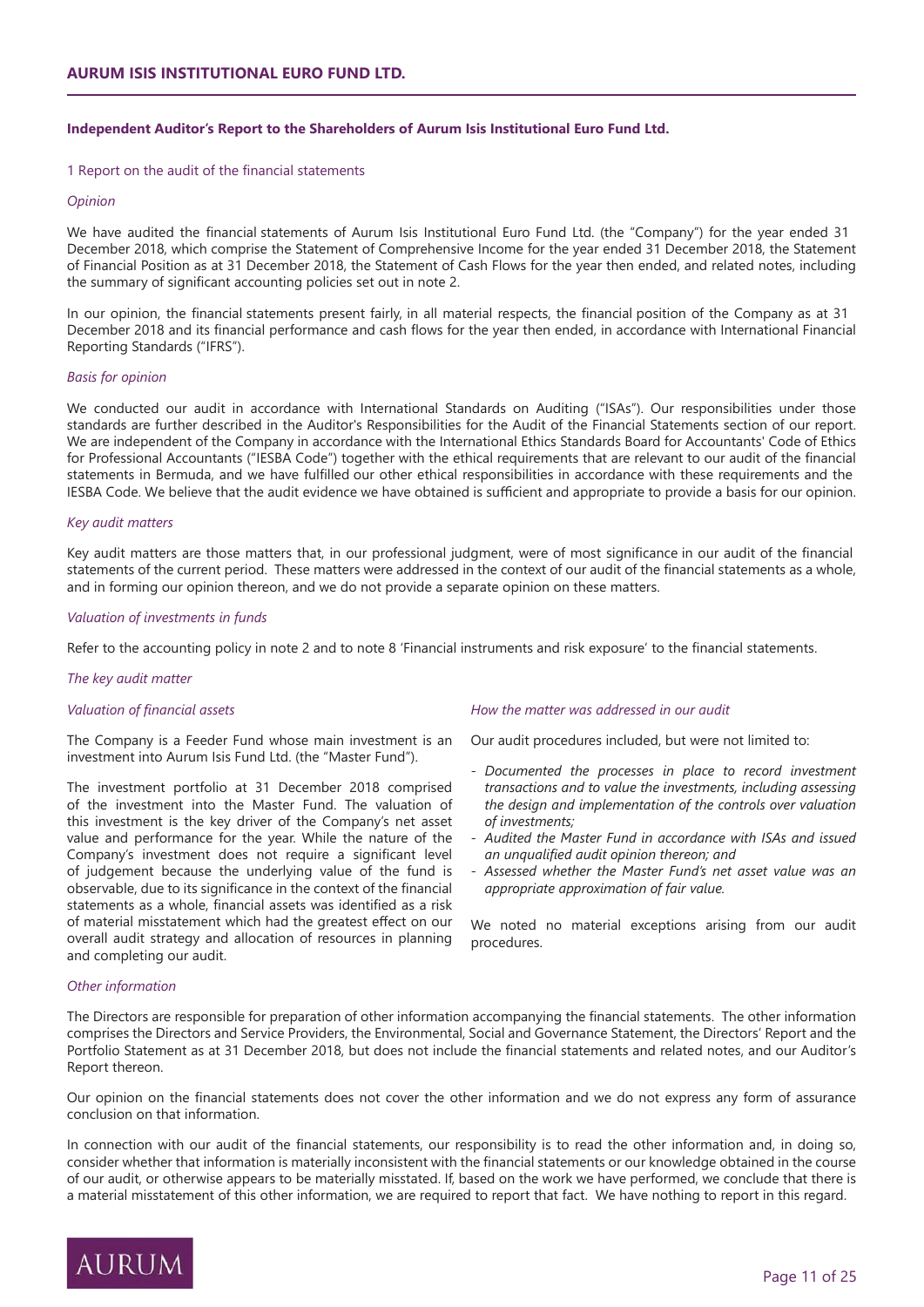## **Independent Auditor's Report to the Shareholders of Aurum Isis Institutional Euro Fund Ltd. (Continued)**

2 Respective responsibilities and restrictions on use

#### *Responsibilities of Management and Those Charged with \*overnanFe for the FinanFial Statements*

The Directors are responsible for the preparation and fair presentation of the financial statements in accordance with IFRS, and for such internal control as management determines is necessary to enable the preparation of financial statements that are free from material misstatement, whether due to fraud or error.

In preparing the financial statements, the Directors are responsible for assessing the Company's ability to continue as a going concern, disclosing, as applicable, matters related to going concern and using the going concern basis of accounting unless management either intends to liquidate the Company or to cease operations, or has no realistic alternative but to do so.

Those charged with governance are responsible for overseeing the Company's financial reporting process.

#### *Auditor's responsibilities for the audit of the financial statements*

Our objectives are to obtain reasonable assurance about whether the financial statements as a whole are free from material misstatement, whether due to fraud or error, and to issue an auditor's report that includes our opinion. Reasonable assurance is a high level of assurance, but is not a guarantee that an audit conducted in accordance with ISAs will always detect a material misstatement when it exists. Misstatements can arise from fraud or error and are considered material if, individually or in the aggregate, they could reasonably be expected to influence the economic decisions of users taken on the basis of these financial statements.

Further details relating to our work as auditor is set out in the Scope of Responsibilities Statement contained in the appendix of this report, which is to be read as an integral part of our report.

Our report is made solely to the Company's Shareholders, as a body, in accordance with the terms of our engagement. Our audit work has been undertaken so that we might state to the Shareholders those matters we are required to state to them in an auditor's report and for no other purpose. To the fullest extent permitted by law, we do not accept or assume responsibilities to anyone other than the Company's Shareholders as a body, for our audit work, for this report, or for the opinions we have formed.

The Engagement Partner on the audit resulting in this independent Auditor's Report is Mrs. D. Barrett.

 $k$  PM  $6$ 

KPMG **Date: 14 March 2019** Chartered Accountants, Statutory Audit Firm 1 Harbourmaster Place International Financial Services Centre Dublin 1 Ireland

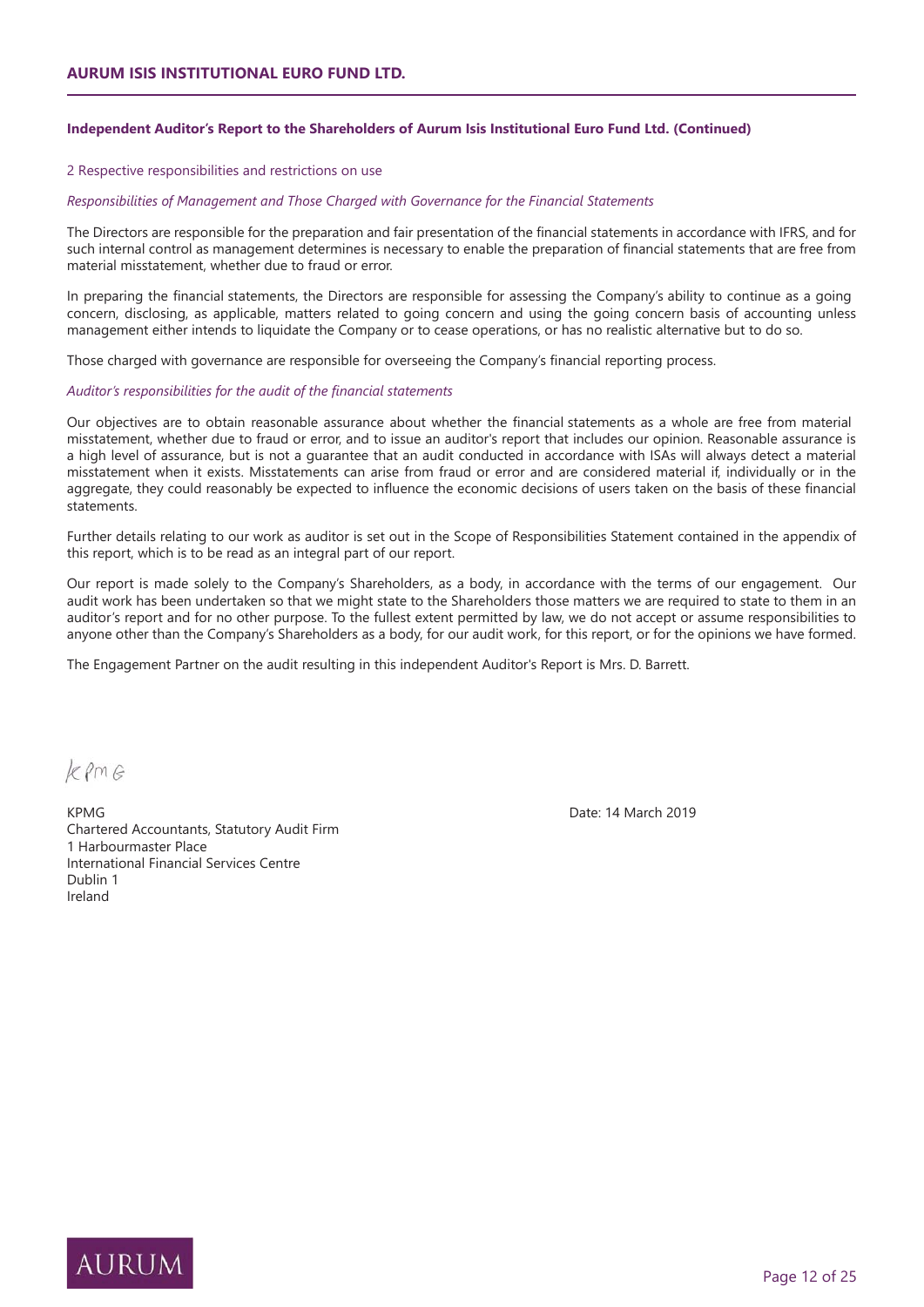#### **Independent Auditor's Report to the Shareholders of Aurum Isis Institutional Euro Fund Ltd. (Continued)**

#### Appendix to the Independent Auditor's Report

#### *Further information regarding the sFope of our responsibilities as Auditor*

As part of an audit in accordance with ISAs, we exercise professional judgment and maintain professional scepticism throughout the audit. We also:

- Identify and assess the risks of material misstatement of the financial statements, whether due to fraud or error, design and perform audit procedures responsive to those risks, and obtain audit evidence that is sufficient and appropriate to provide a basis for our opinion. The risk of not detecting a material misstatement resulting from fraud is higher than for one resulting from error, as fraud may involve collusion, forgery, intentional omissions, misrepresentations, or the override of internal control.
- Obtain an understanding of internal control relevant to the audit in order to design audit procedures that are appropriate in the circumstances, but not for the purpose of expressing an opinion on the effectiveness of the Company's internal control.
- Evaluate the appropriateness of accounting policies used and the reasonableness of accounting estimates and related disclosures made by the Directors.
- Conclude on the appropriateness of the Directors' use of the going concern basis of accounting and, based on the audit evidence obtained, whether a material uncertainty exists related to events or conditions that may cast significant doubt on the Company's ability to continue as a going concern. If we conclude that a material uncertainty exists, we are required to draw attention in our Auditor's Report to the related disclosures in the financial statements or, if such disclosures are inadequate, to modify our opinion. Our conclusions are based on the audit evidence obtained up to the date of our Auditor's Report. However, future events or conditions may cause the Company to cease to continue as a going concern.
- Evaluate the overall presentation, structure and content of the financial statements, including the disclosures, and whether the financial statements represent the underlying transactions and events in a manner that achieves fair presentation.

We communicate with those charged with governance regarding, among other matters, the planned scope and timing of the audit and significant audit findings, including any significant deficiencies in internal control that we identify during our audit.

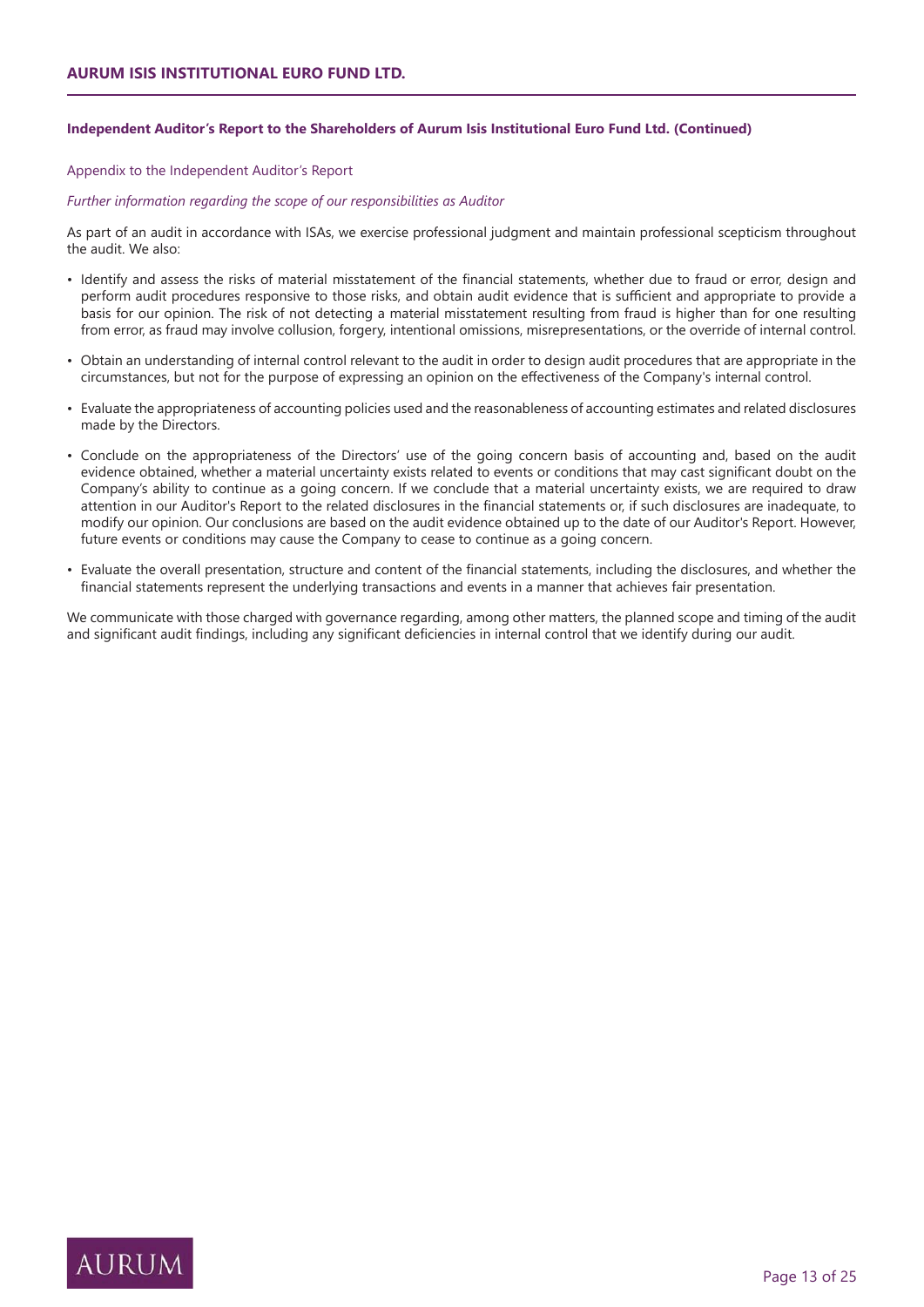## **Statement of Comprehensive Income**

for the year ended 31 December 2018

|                                                                                                          | note  | 2018    | 2017<br>€ |
|----------------------------------------------------------------------------------------------------------|-------|---------|-----------|
| Gains from financial assets at fair value through profit or loss                                         |       |         |           |
| Net gain on investments                                                                                  | 2, 11 | 102,968 | 373,669   |
| <b>Total revenue</b>                                                                                     |       | 102,968 | 373,669   |
| <b>Operating expenses</b>                                                                                |       |         |           |
| Investment Adviser fees                                                                                  | 3, 7  | 71,158  | 77,372    |
| Incentive fees                                                                                           | 3, 7  | 6,886   | 2,366     |
| <b>Total operating expenses</b>                                                                          |       | 78,044  | 79,738    |
| <b>Operating profit before finance cost</b>                                                              |       | 24,924  | 293,931   |
| Finance costs                                                                                            | 6     | 365     | 1,236     |
| <b>Total finance costs</b>                                                                               |       | 365     | 1,236     |
| <b>Change in net assets attributable to holders of Participating Shares</b><br>resulting from operations |       | 24,559  | 292,695   |

*The accompanying notes form part of these financial statements.* 

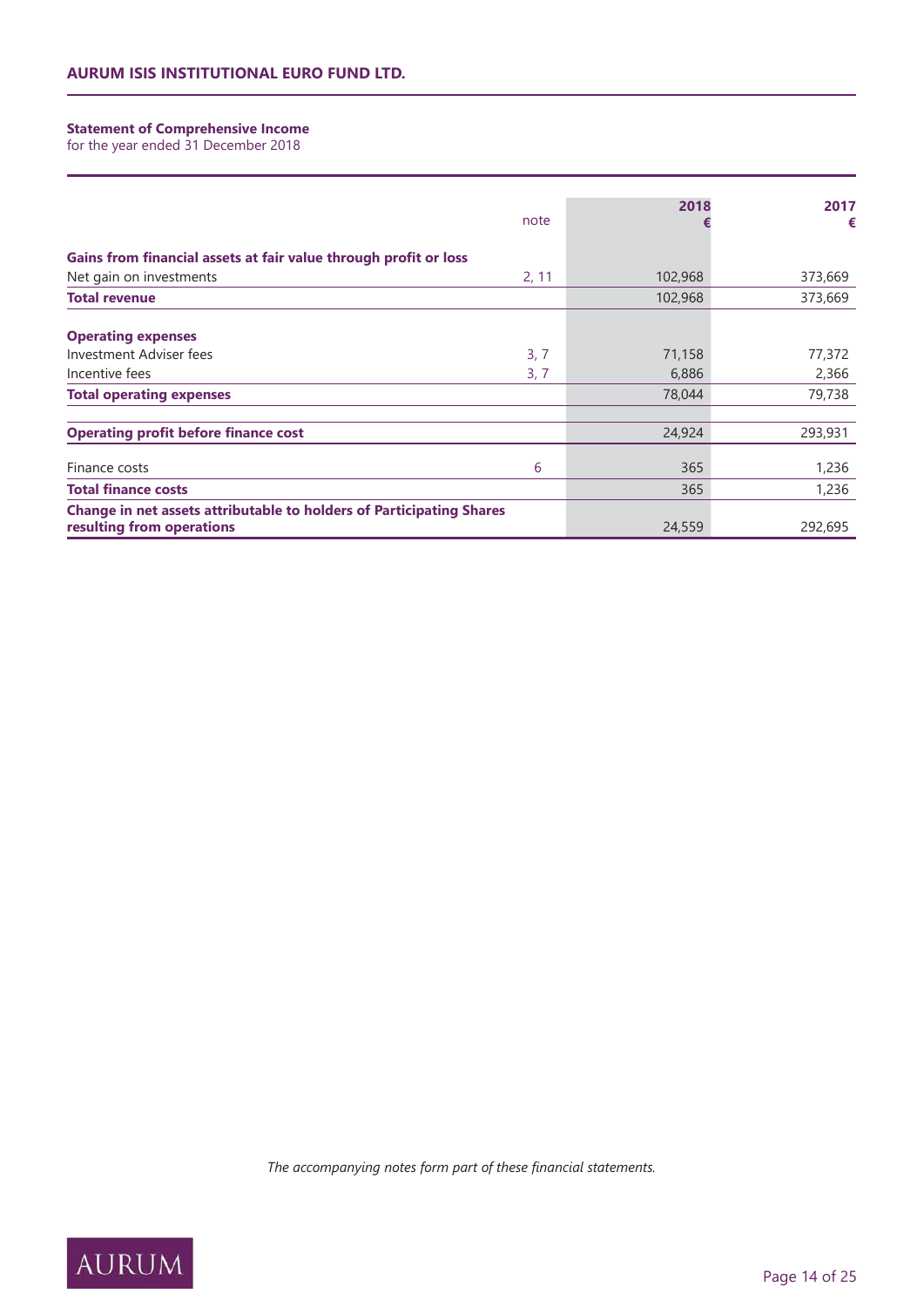## **Statement of Financial Position**

as at 31 December 2018

|                                                                                                  |       | 2018           | 2017           |
|--------------------------------------------------------------------------------------------------|-------|----------------|----------------|
|                                                                                                  | note  |                | €              |
| <b>Assets</b>                                                                                    |       |                |                |
| Financial assets at fair value through profit or loss                                            |       |                |                |
| Investments at fair value                                                                        | 2, 10 | 6,740,840      | 7,696,881      |
| Unrealised appreciation on forward foreign exchange contracts                                    | 9, 10 | 65,520         | 61,419         |
| Financial assets at amortised cost                                                               |       |                |                |
| Cash and cash equivalents                                                                        | 2     |                | 463,608        |
| <b>Total assets</b>                                                                              |       | 6,806,360      | 8,221,908      |
| <b>Liabilities</b>                                                                               |       |                |                |
|                                                                                                  |       |                |                |
| Financial liabilities at fair value through profit or loss                                       |       |                |                |
| Unrealised depreciation on forward foreign exchange contracts                                    | 9, 10 | 16             |                |
| Financial liabilities at amortised cost                                                          |       |                |                |
| Investment Adviser fees payable                                                                  | 3, 7  | 5,668          | 6,457          |
| Bank overdraft                                                                                   | 2, 6  | 5,620          | 474,797        |
| Other payables                                                                                   |       | 4              | 25             |
| Total liabilities (excluding amounts attributable to holders of Participating<br><b>Shares</b> ) |       | 11,308         | 481,279        |
|                                                                                                  |       |                |                |
| Net assets attributable to holders of Participating and Sponsor Shares                           | 5     | 6,795,052      | 7,740,629      |
|                                                                                                  |       |                |                |
| Net assets attributable to holders of Participating Shares                                       | 5.    | 6,795,050      | 7,740,627      |
| <b>Equity</b>                                                                                    |       |                |                |
| Net assets attributable to holders of Sponsor Shares                                             | 5     | 2              | 2              |
| <b>Total Equity</b>                                                                              |       | $\overline{2}$ | $\overline{c}$ |

These financial statements were approved by the Directors on 14 March 2019 and signed on their behalf by:

Mophi

Director Director 14 March 2019 14 March 2019

*The accompanying notes form part of these financial statements.* 

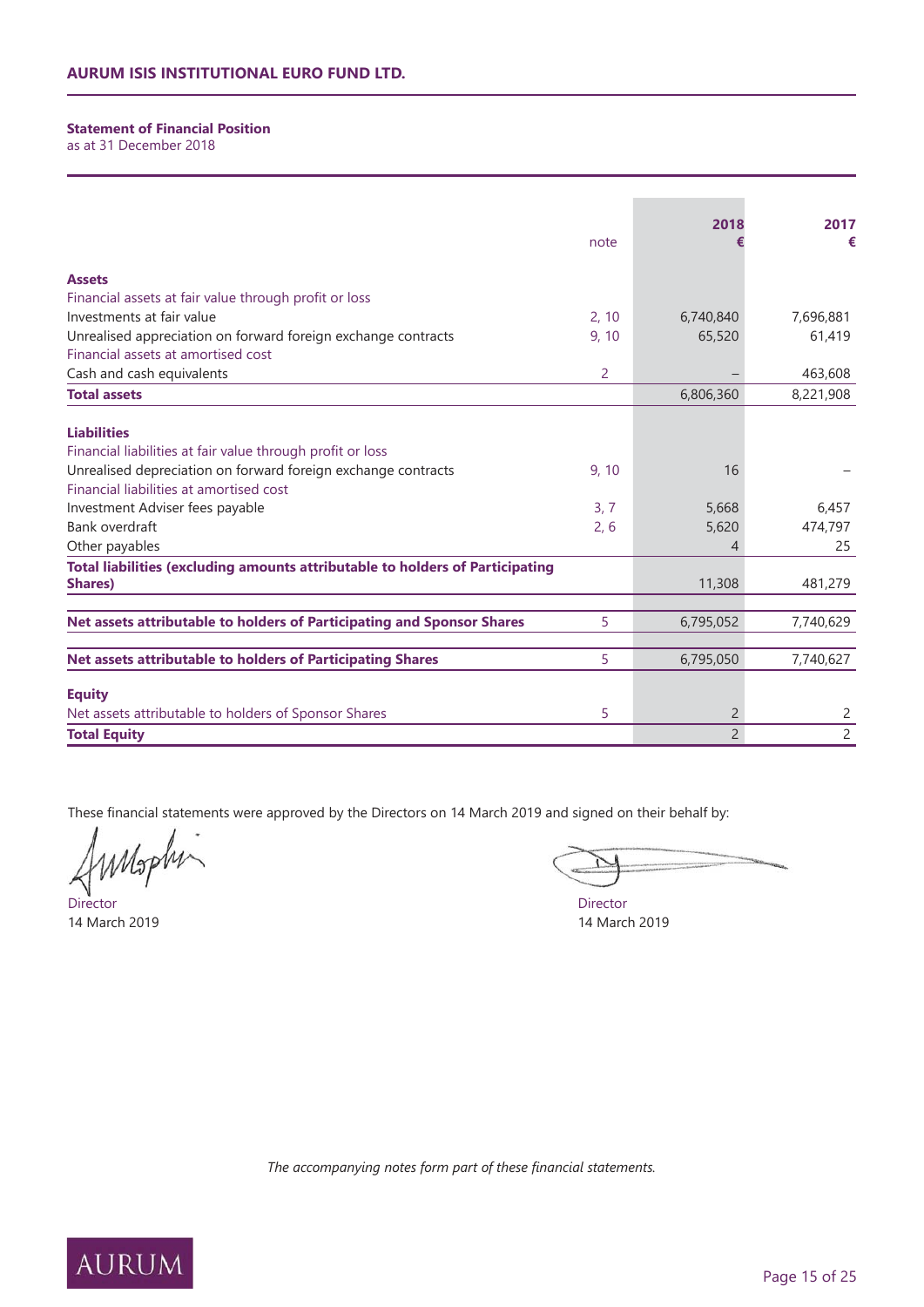# **Statement of Cash Flows**

for the year ended 31 December 2018

|                                                                                                   | 2018        | 2017<br>€   |
|---------------------------------------------------------------------------------------------------|-------------|-------------|
| <b>Cash flows from operating activities</b>                                                       |             |             |
| Change in net assets attributable to holders of Participating Shares<br>resulting from operations | 24,559      | 292,695     |
| Adjustment for                                                                                    |             |             |
| Change in financial assets at fair value through profit or loss                                   | 951,956     | 747,240     |
| Finance costs                                                                                     | 365         | 1,236       |
| Changes in operating assets and liabilities                                                       |             |             |
| Decrease in payables                                                                              | (789)       | (547)       |
| Net cash inflow from operating activities                                                         | 976,091     | 1,040,624   |
| <b>Cash flows from financing activities</b>                                                       |             |             |
| Finance costs                                                                                     | (386)       | (1,251)     |
| Subscriptions for shares                                                                          | 40,000      | 760,000     |
| Redemption of shares                                                                              | (1,010,136) | (1,712,107) |
| <b>Net cash outflow from financing activities</b>                                                 | (970, 522)  | (953, 358)  |
|                                                                                                   |             |             |
| Net increase in cash and cash equivalents                                                         | 5,569       | 87,266      |
|                                                                                                   |             |             |
| Cash and cash equivalents at the beginning of the year                                            | (11, 189)   | (98, 455)   |
| Cash and cash equivalents at the end of the year                                                  | (5,620)     | (11, 189)   |

*The accompanying notes form part of these financial statements.* 

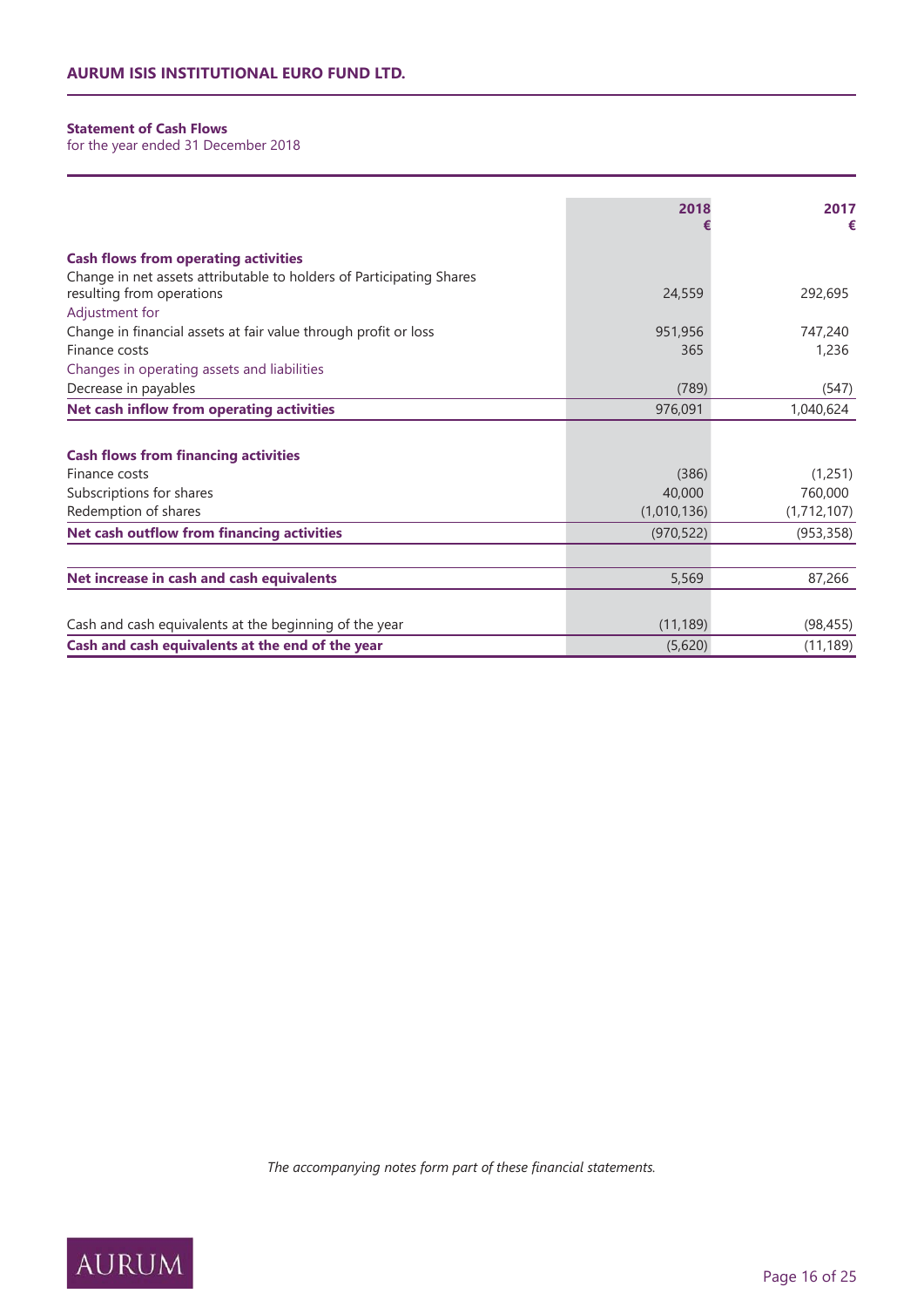#### **1. General**

Aurum Isis Institutional Euro Fund Ltd. (the "Institutional Euro Fund" or the "Company") was incorporated in Bermuda on 26 August 2010 under the Bermuda Companies Act 1981 as amended and acts as an investment company.

The Company's investment objective is to achieve long term capital growth by investing in the Participating Shares of Aurum Isis Fund Ltd. (the "Master Fund"). The annual report and audited financial statements of the Master Fund for the year ended 31 December 2018 form an integral part of these financial statements and should therefore be read in conjunction with these financial statements.

The audited financial statements were approved by the Board of Directors on 14 March 2019.

#### **2. Significant Accounting Policies**

The significant accounting policies which have been applied are set out below.

#### Statement of Compliance

The financial statements have been prepared in accordance with International Financial Reporting Standards ("IFRS") as issued by the International Accounting Standards Board ("IASB").

The Company has adopted IFRS 9 "Financial Instruments" with a date of initial application of 1 January 2018.

The adoption of IFRS 9 has been applied retrospectively and did not result in a change to the classification or measurement of financial instruments, in either the current or prior period. The comparative figures for the year ended 31 December 2017 have not been restated.

Other than the above, the accounting policies have been applied consistently by the Company.

#### Basis of Preparation

The financial statements have been prepared on a historical cost basis except for financial instruments classified at fair value through profit or loss that have been measured at fair value.

The financial statements have been prepared on a going concern basis. The Directors consider that the Company is a going concern as its sole purpose is to invest into the Master Fund and that the cost associated with maintaining the Company is not significant.

The functional currency of the Company is euro as the Directors have determined that this reflects the Company's primary economic environment. The presentation currency of the financial statements is also euro.

#### New Standards and Interpretations Applicable from 1 January 2018

IFRS 9 "Financial Instruments", specifies how an entity should classify and measure financial assets and liabilities, including some hybrid contracts. The standard also contains the new hedge accounting rules. The impact of IFRS 9 "Financial Instruments" on the Company is noted below in "Financial Assets – policy applicable from 1 January 2018".

#### New Standards and Interpretations Applicable to Future Reporting Periods

A number of standards and amendments to standards are effective for annual periods beginning after 1 January 2018 and earlier application is permitted. The Company has not early adopted them in preparing these financial statements, however, it is expected that they will have minimal effect on its financial statements.

The Directors have considered all the upcoming IASB standards and do not consider any to be of material relevance to the financial statement of the Company.

#### Financial Assets and Financial Liabilities

#### *ReFognition and initial measurement*

Purchases and sales of investments are recognised on the trade date, the date on which the Company commits to purchase or sell the investment. Receivables are initially recognised when they are originated. All other financial assets and financial liabilities are initially recognised when the Company becomes a party to the contractual provisions of the instrument.

A financial asset or financial liability is initially measured at fair value plus, for an item not at fair value through profit or loss ("FVTPL"), transaction costs that are directly attributable to its acquisition or issue.

#### *ClassiÀFation*

#### *Financial Assets - policy applicable from 1 January 2018*

On initial recognition, a financial asset is classified as measured at: amortised cost, at fair value through other comprehensive income ("FVTOCI") or at FVTPL.

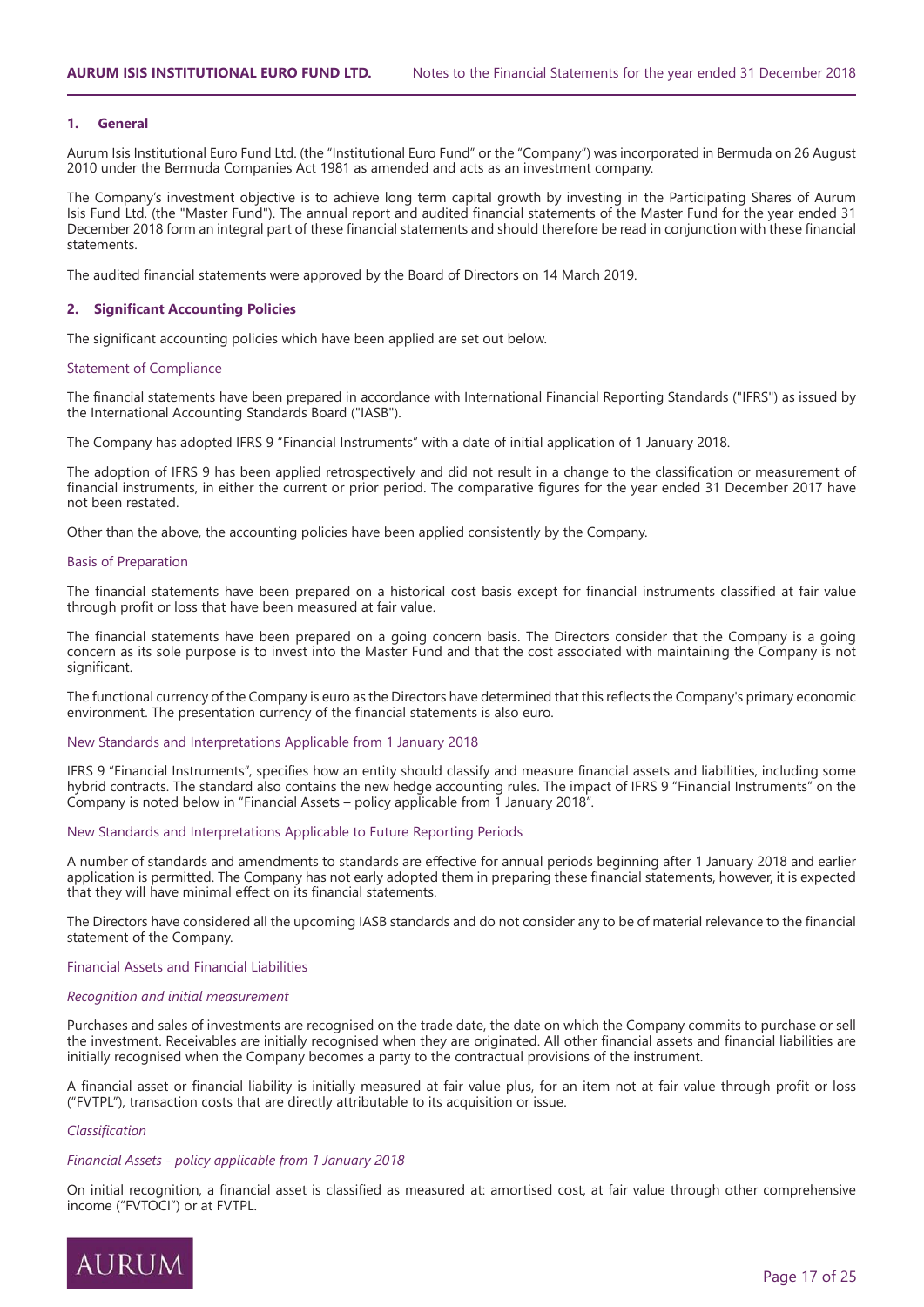#### **2. Significant Accounting Policies (continued)**

Financial Assets and Financial Liabilities (continued)

#### $C$ *lassification* (continued)

*Financial Assets - policy applicable from 1 January 2018 (continued)* 

The Company classifies its investments based on the contractual cash flow characteristics of the financial assets and the Company's business model.

A financial asset is measured at amortised cost if it meets both of the following conditions and is not designated as at FVTPL:

- The asset is held within a business model whose objective is to hold assets to collect contractual cashflows; and
- The contractual cash terms of the financial asset give rise on specified dates to cash flows that are solely payments of principal and interest on the principal amount outstanding.

A financial asset is measured at FVTOCI only if it meets both of the following conditions and is not designated as at FVTPL:

- The asset is held within a business model whose objective is achieved by both collecting contractual cashflows and selling  $f$ inancial assets: and
- The contractual terms of the financial asset give rise on specified dates to cash flows that are solely payments of principal and interest on the principal amount outstanding.

All other financial assets are classified as measured at FVTPL, this includes all derivative financial assets.

On initial recognition, the Company may irrevocably designate a financial asset that otherwise meets the requirements to be measured at amortised cost or at FVTOCI as at FVTPL if doing so eliminates or significantly reduces an accounting mismatch that would otherwise arise.

#### *FinanFial Assets at Fair Value*

The Company holds the Master Fund at fair value of US\$6,740,840 at 31 December 2018 (2017: US\$7,696,881). On adoption of IFRS 9 these securities are mandatorily classified as FVTPL, as the contractual cash flows are not solely principal and interest and therefore, are measured at FVTPL.

As such, the Company classifies all of its investment portfolio as financial assets at FVTPL.

#### *FinanFial Assets at Amortised Cost*

These include other receivables and cash and cash equivalents. These are recognised initially at fair value and subsequently measured at amortised cost using the effective interest rate method, less provision for impairment. At each reporting date, the Company shall measure the loss allowance on amounts due from brokers at an amount equal to the lifetime expected credit losses if the credit risk has increased significantly since initial recognition. If, at the reporting date, the credit risk has not increased significantly since initial recognition, the Company shall measure the loss allowance at an amount equal to 12-month expected credit losses, or shorter if the receivable is expected to settle in less than 12 months.

Significant increase in credit risk is defined by the Board of Directors as any contractual payment which is more than 30 days past due.

#### *FinanFial Liabilities*

The Company classifies its financial liabilities other than derivatives, as measured at amortised cost. Derivatives, if any, not designated in a qualifying hedge relationship are mandatorily classified at FVTPL.

*Classification of financial assets and liabilities - Policy applicable before 1 January 2018* 

- The Investee Fund investments were designated at FVTPL in accordance with IAS 39 as they are managed on a fair value basis and their performance is monitored on this basis.
- Cash and cash equivalents and bank overdrafts, balances due from brokers and other receivables were classified as loans and receivables and measured at amortised cost.
- Derivative financial instruments were held for trading and therefore measured at FVTPL.
- Other financial liabilities were classified as measured at amortised cost.

## *O૽setting*

Financial assets and liabilities are offset and the net amount presented in the Statement of Financial Position when, and only when, the Company has a legal right to set off the recognised amounts and it intends to either settle on a net basis or to realise the asset and settle the liability simultaneously.

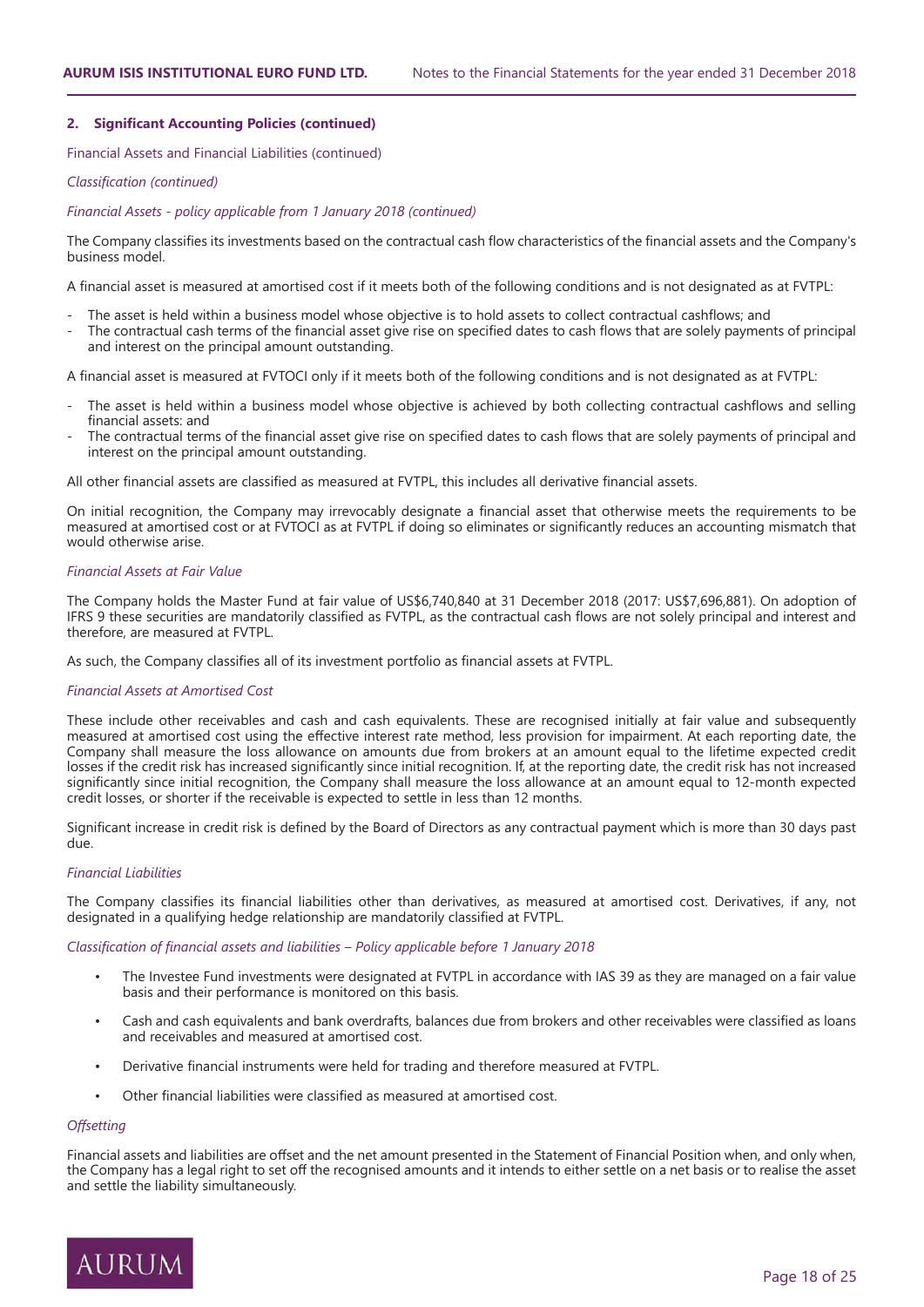#### **2. Significant Accounting Policies (continued)**

Financial Assets and Financial Liabilities (continued)

#### $Off$ *setting (continued)*

For the year ended 31 December 2018, and 31 December 2017, there were no financial assets or liabilities subject to enforceable master netting arrangements or similar agreements which would require disclosure.

#### *'ereFognition*

A financial asset is derecognised when the Company loses control over the contractual rights that comprise that asset. This occurs when the rights are realised, they expire or they are surrendered. A financial liability is derecognised when the obligation specified in the contract is discharged, cancelled or it expires.

#### *PartiFipating Shares*

Under IFRS, Participating Shares redeemable at the shareholder's option are classified as financial liabilities and the format of the Statement of Financial Position reflects this in accordance with IAS 32 "Financial Instruments: Presentation". The net assets attributable to holders of Participating Shares are stated at the present value of the redemption amount on the reporting date without discounting, which are measured at amortised cost.

#### Sponsor Shares

Sponsor Shares are classified as equity based on the substance of the contractual arrangements between the Company and the Sponsor Shareholder and in accordance with the definition of equity instruments under IAS 32. The Sponsor Shareholder's equity is stated at original cost.

#### Translation of Foreign Currencies

Transactions in currencies other than euro are recorded at the rate prevailing on the date of the transaction. At each reporting date, non euro denominated monetary items and assets and liabilities measured at fair value are retranslated at the rate prevailing on the reporting date. Foreign currency exchange differences related to investments at fair value through profit or loss are included in Net gain on investments. All other differences are reflected in net profit or loss for the year.

#### Net Gain on Investments

Net gain on investments includes all realised and unrealised fair value changes and foreign exchange differences, but excludes interest.

Net realised gain on investments is calculated using the average cost method.

#### Interest Income

Interest income is recognised in the Statement of Comprehensive Income for all interest bearing instruments on an effective interest rate yield basis.

#### Cash and Cash Equivalents and Bank Overdraft

Cash and cash equivalents comprise cash balances held at banks. Bank overdrafts are repayable on demand. In the Statement of Cash Flows, cash and cash equivalents are shown net of any short term overdrafts which are repayable on demand, and form an integral part of the Company's cash management.

#### Expenses

All expenses are recognised in the Statement of Comprehensive Income on an accruals basis.

#### Significant Accounting Judgements and Estimates

The preparation of financial statements in accordance with IFRS requires management to make estimates, judgements and assumptions that affect the reported amounts of assets and liabilities and disclosure of contingent assets and liabilities at the date of the financial statements and the reported amount of income and expenses during the year. Actual results could differ from those estimates.

Revisions to accounting estimates are recognised in the year in which an estimate is revised. The areas of estimates which have the most significant effect on the amounts recognised in the financial statements are valuation of investments and involvement with unconsolidated structured entities which are disclosed within the Master Fund's financial statements in note 9 'Financial Instruments and Risk Exposure' and note 10 'Fair Value Measurement' of those financial statements.

The Board of Directors has assessed and concluded that the cash flows generated by the Investee Funds are not solely payments of principal and interest (SPPI). Based on this, the Investee Funds are mandatorily classified and measured at FVTPL.

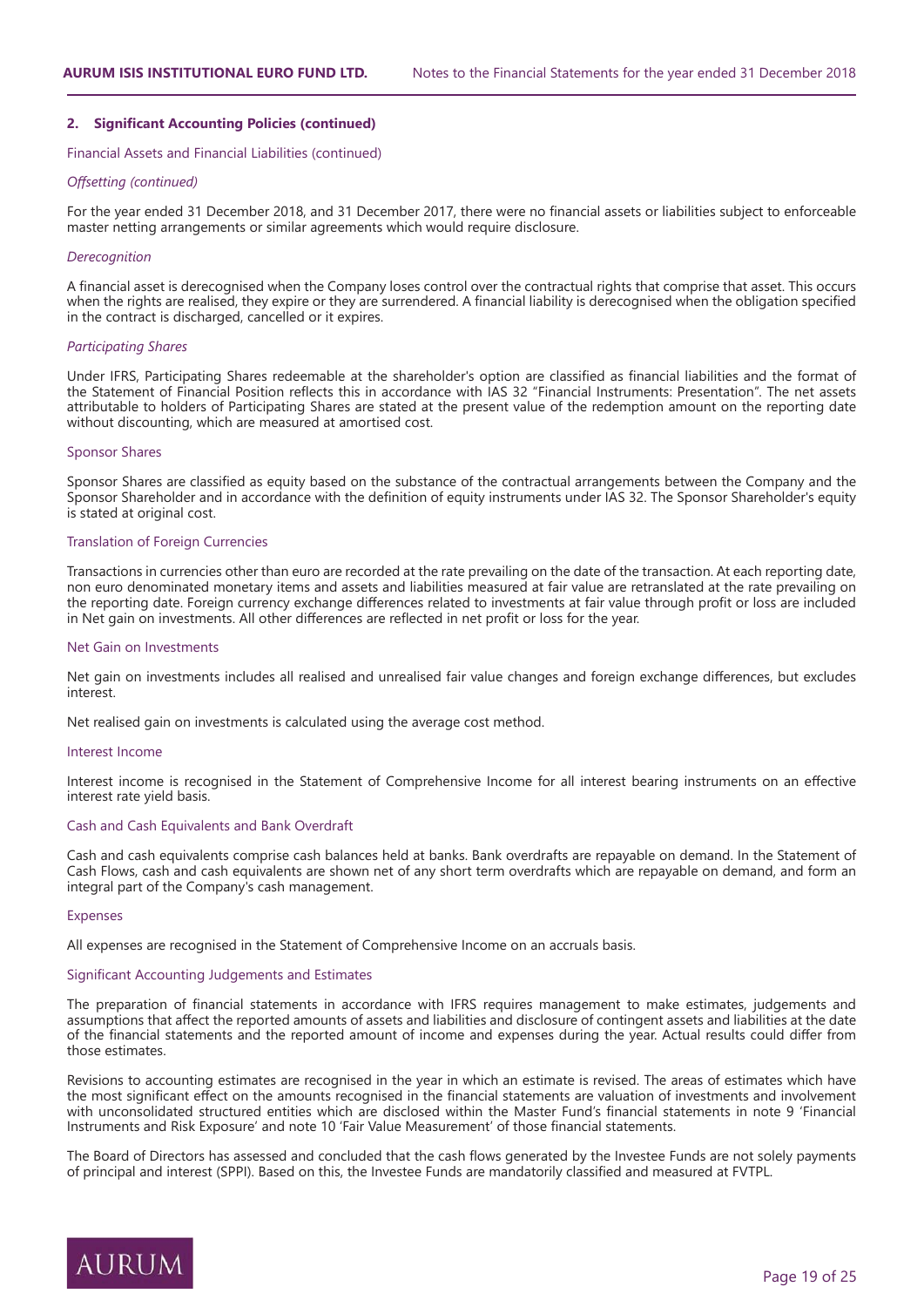#### **2. Significant Accounting Policies (continued)**

#### Master Fund

The Master Fund is not considered to be a subsidiary of the Company as the Investment Adviser beneficially holds all general voting shares which give the holder the current ability to direct the activities that significantly affect the returns of both the Company and the Master Fund. IFRS 10 "Consolidated Financial Statements" single control model states that an entity has control over an investee when it is exposed, or has rights, to variable returns from its involvement with the investee and has the ability to affect those returns through its power over the investee. The Directors are satisfied that the Master Fund does not meet the definition of a subsidiary in accordance with IFRS 10.

#### Structured Entities

A structured entity is an entity that has been designed so that voting or similar rights are not the dominant factor in deciding who controls the entity, such as when any voting rights relate to administrative tasks only and the relevant activities are directed by means of contractual arrangements. A structured entity often has some or all of the following features or attributes; restricted activities, a narrow and well-defined objective, such as to provide investment opportunities for investors by passing on risks and rewards associated with the assets of the structured entity to investors, insufficient equity to permit the structured entity to finance its activities without subordinated financial support and financing in the form of multiple contractually linked instruments to investors that create concentrations of credit or other risks.

The Company has determined that its investment in the Master Fund represents an investment in an unconsolidated structured entity. The Master Fund finances its operations by issuing redeemable shares which are puttable at the holders' option and entitle the holder to a proportional stake in the Master Fund's net assets. The change in fair value of the Company's holding in the Master Fund is included in the Statement of Comprehensive Income within Net gain on investments.

The Directors believe that the requirements of IFRS 12 "Disclosure of Interests in Other Entities", in relation to structured entities, are observed by appending the Master Fund's financial statements to the Company's financial statements.

#### **3. Investment Adviser and Incentive Fees**

The Company pays the Investment Adviser an annual percentage fee (the "Investment Adviser Fee") and a performance related fee in respect of each class of share where certain performance criteria have been met (the "Incentive Fee"). Both the Investment Adviser Fee and Incentive Fee are calculated monthly and paid monthly in arrears.

The Investment Adviser Fee and Incentive Fee are calculated based on a percentage of the Gross Asset Value of the Company as at the relevant month end. The Gross Asset Value means the value of the assets of the Company at a valuation point less the liabilities and accrued expenses of the Company other than liabilities that relate to Investment Adviser Fees, Incentive Fees, Administrator Fees, Custodian Fees, Directors' Fees, Audit Fees, Formation Expenses and Sundry Expenses each as incurred with respect to the valuation period ending on such valuation point.

The Incentive Fee is equal to the number of Participating Shares in the Company multiplied by a percentage of the amount by which the Gross Asset Value per Participating Share on a valuation day exceeds the higher of:

- (i) The Base Value: the Net Asset Value per Participating Share on the Base Date increased by the relevant hurdle of 1/12 of the annualised hurdle rate multiplied by the number of performance fee periods since the last Base Date. The Base Date is the last valuation day in the immediately preceding calendar year or, if later, the first valuation day in respect of a share class; or
- (ii) The High Water Mark: the Net Asset Value per Participating Share on the last valuation day upon which an Incentive Fee was crystallised or, if higher, the initial Net Asset Value per Participating Share upon inception of that share class.

The percentage fees applicable to each share class are as follows:

| <b>Share Class</b>                        | <b>Investment Adviser</b><br>Fee | <b>Incentive Fee</b> | <b>Incentive Fee</b><br><b>Hurdle</b> |
|-------------------------------------------|----------------------------------|----------------------|---------------------------------------|
| Institutional Euro Share Class Restricted | 1.00%                            | 10.00%               | 5.00%                                 |

In so far as the Master Fund invests in other Aurum Funds no fees are payable on the amount so invested in addition to those already charged by such Aurum Funds.

#### **4. Fees**

The Company pays no direct fees other than the Investment Adviser Fee and Incentive Fee outlined in note 3. Please refer to the accompanying Master Fund's financial statements for notes to the financial statements regarding fees paid by the Master Fund.

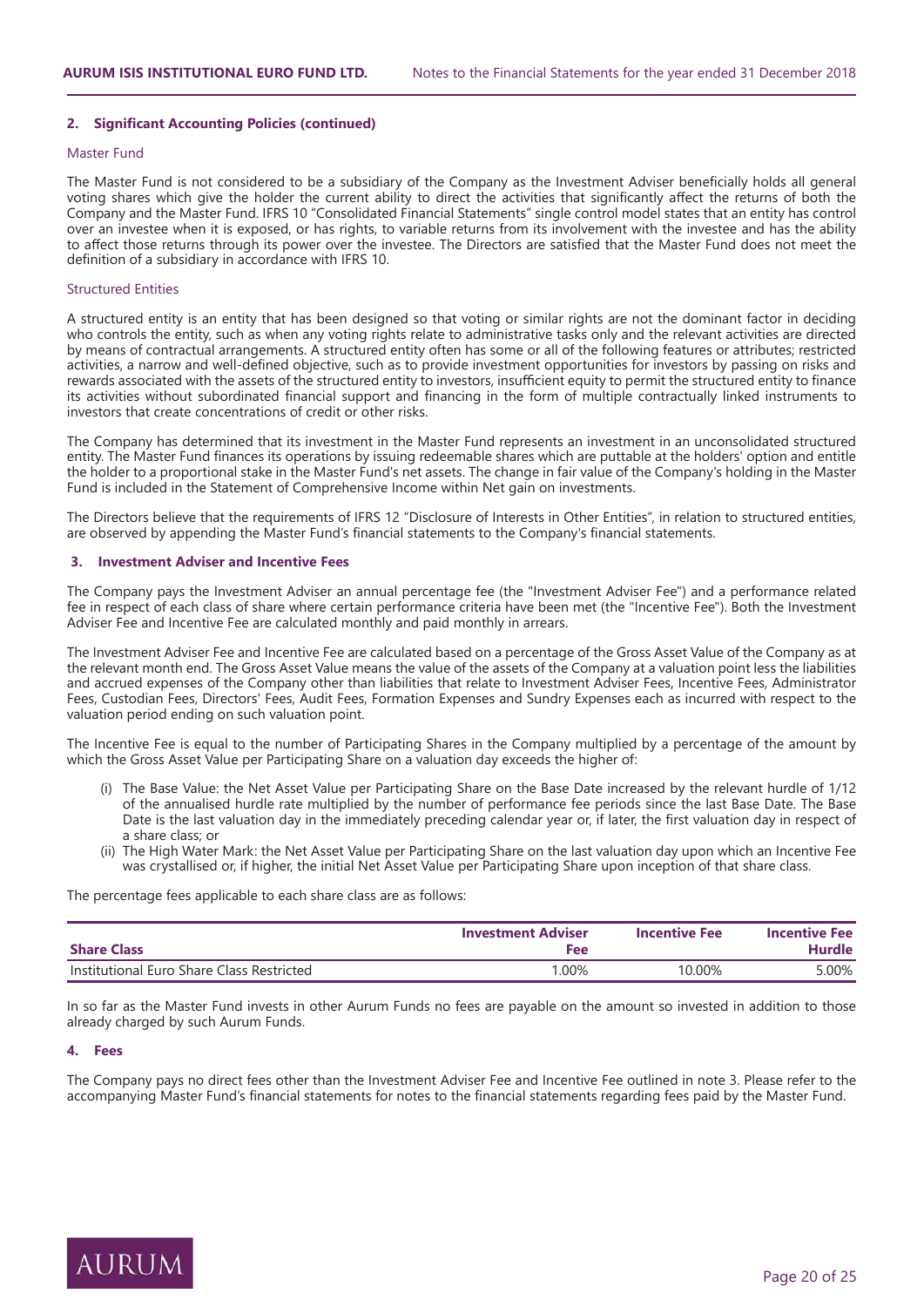#### **5. Share Capital and Net Asset Value per Participating Share**

|                                                                                     | <b>December</b><br>2018 | <b>December</b><br>2017 |
|-------------------------------------------------------------------------------------|-------------------------|-------------------------|
| Authorised share capital of €0.002 par value per share                              |                         |                         |
| 1,000 Sponsor Shares (presented as equity in accordance with IAS 32)                |                         |                         |
| 4,699,000 Participating Shares (presented as a liability in accordance with IAS 32) | 9,398                   | 9,398                   |
| <b>Authorised share capital</b>                                                     | 9,400                   | 9,400                   |

All of the Sponsor Shares have been issued to and are beneficially owned by the Investment Adviser.

The Sponsor Shares carry the right to attend and vote at all general meetings of the Company without restriction and are entitled to one vote for every Sponsor Share. The Sponsor Shares do not carry the right to participate in the assets of the Company in a winding up, except to the extent of repayment of par value paid in cash, nor in any dividends or other distribution of the Company so long as any Participating Shares are in issue.

The Participating Shares carry the right to notice of, and to attend, all general meetings of the Company but not to vote except in certain circumstances that may seek to alter the Participating Shareholder's rights or entitlements, in which event one Participating Share carries the right to one vote and a fraction of a Participating Share carries the right to a fraction of one vote. The Participating Shares are entitled to receive, to the exclusion of the Sponsor Shares, any dividends which may be declared by the Board of the Company and, upon the winding up of the Company, their par value and any surplus remaining after paying to the holders of the Sponsor Shares the par value of the Sponsor Shares (to the extent actually paid up in cash). The Sponsor Shares have the general voting powers of the Company and the holders of Participating Shares are entitled to receive notice of and attend all general meetings of the members.

|                                  | <b>Number of Participating Shares</b> |            |  |
|----------------------------------|---------------------------------------|------------|--|
|                                  | 2018                                  | 2017       |  |
| Opening as at 1 January          | 6.107.25                              | 6,883.36   |  |
| Issued during the year           | 31.18                                 | 610.26     |  |
| Redeemed during the year         | (791.61)                              | (1,386.37) |  |
| <b>Closing as at 31 December</b> | 5,346.82                              | 6.107.25   |  |

The Net Asset Value per Participating Share is calculated by dividing the net assets attributable to holders of Participating Shares included in the Statement of Financial Position by the number of Participating Shares in issue at the year end according to the rights and restrictions applicable to each share class.

From time to time the Master Fund may invest in Investee Funds that may be part of an Initial Public Offering ("IPO"), gains or losses related to an IPO may not be attributed to Participating Shareholders that have elected to be treated as restricted persons under US FINRA rules 5130 and 5131 or failed to convert their shares into unrestricted shares. Therefore, such gains or losses are attributed to Participating Share Classes designated as 'Unrestricted' as they arise on a proportional basis.

#### **Statement of Changes in Sponsor and Participating Shares** for the year ended 31 December 2018

|                                                                                                                                                                   | <b>Sponsor</b><br><b>Shares</b> | <b>Institutional</b><br><b>Euro Share</b><br><b>Class</b><br><b>Restricted</b> | <b>Total</b><br>€               |
|-------------------------------------------------------------------------------------------------------------------------------------------------------------------|---------------------------------|--------------------------------------------------------------------------------|---------------------------------|
| <b>Balance at 1 January 2018</b>                                                                                                                                  |                                 | 7,740,627                                                                      | 7,740,629                       |
| Change in net assets attributable to holders of Participating Shares resulting from<br>operations<br>Subscriptions during the year<br>Redemptions during the year |                                 | 24,559<br>40,000<br>(1,010,136)                                                | 24,559<br>40,000<br>(1,010,136) |
| <b>Balance at 31 December 2018</b>                                                                                                                                |                                 | 6,795,050                                                                      | 6,795,052                       |
| Number of Participating Shares in issue                                                                                                                           | n/a                             | 5,346.82                                                                       | 5,346.82                        |
| <b>Net Asset Value Per Participating Share</b>                                                                                                                    | n/a                             | 1,270.85                                                                       | n/a                             |

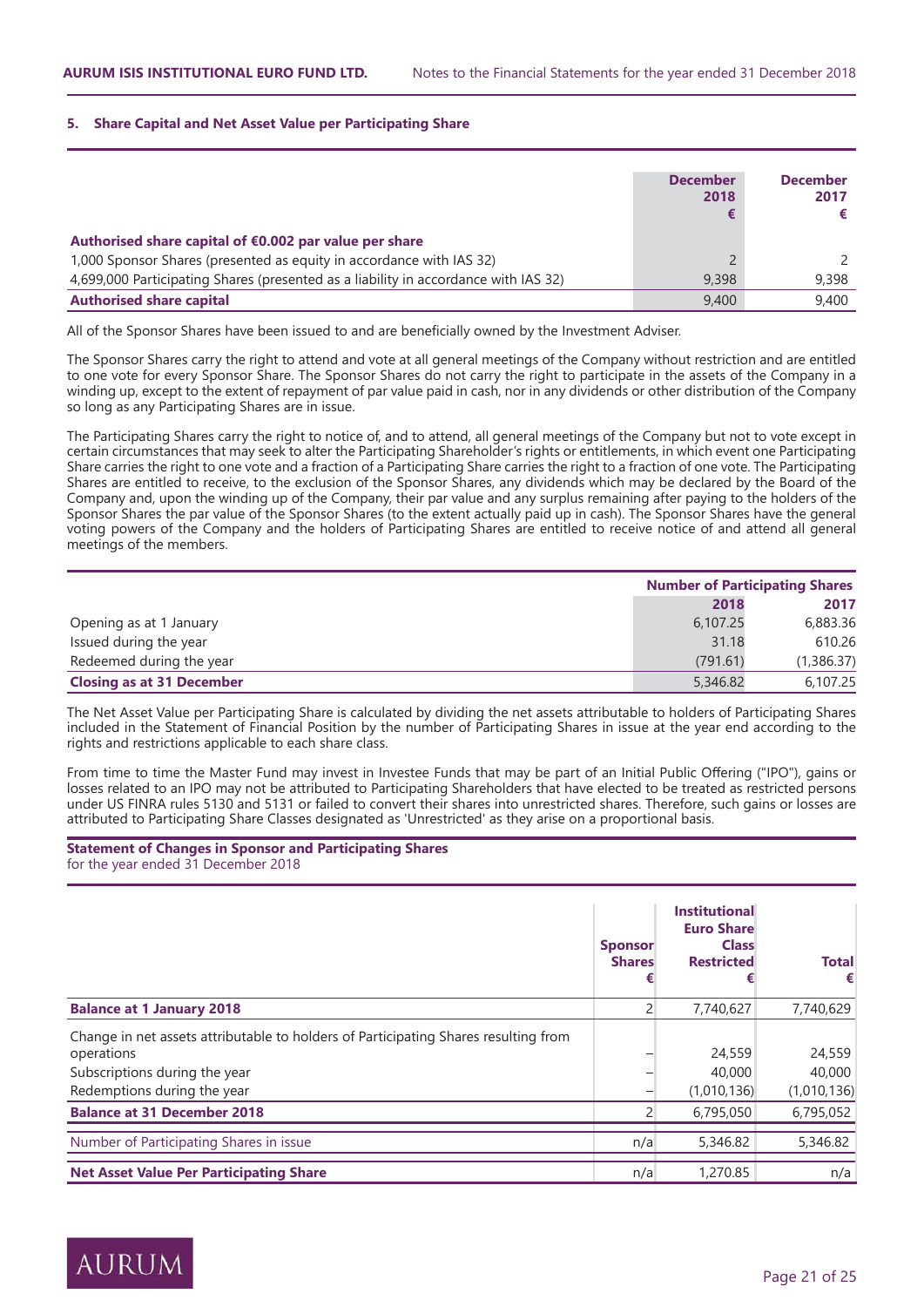#### **5. Share Capital and Net Asset Value per Participating Share (continued)**

|                                                                                     | <b>Sponsor</b><br><b>Shares</b> | <b>Institutional</b><br><b>Euro Share</b><br><b>Class</b><br><b>Restricted</b> | <b>Total</b><br>€ |
|-------------------------------------------------------------------------------------|---------------------------------|--------------------------------------------------------------------------------|-------------------|
| <b>Balance at 1 January 2017</b>                                                    |                                 | 8,400,039                                                                      | 8,400,041         |
| Change in net assets attributable to holders of Participating Shares resulting from |                                 |                                                                                |                   |
| operations                                                                          |                                 | 292,695                                                                        | 292,695           |
| Subscriptions during the year                                                       |                                 | 760,000                                                                        | 760,000           |
| Redemptions during the year                                                         |                                 | (1,712,107)                                                                    | (1,712,107)       |
| <b>Balance at 31 December 2017</b>                                                  |                                 | 7,740,627                                                                      | 7,740,629         |
| Number of Participating Shares in issue                                             | n/a                             | 6,107.25                                                                       | 6,107.25          |
| <b>Net Asset Value Per Participating Share</b>                                      | n/a                             | 1,267.44                                                                       | n/a               |

The capital of the Company is represented by the net assets attributable to holders of Participating Shares. The amount of net assets attributable to holders of Participating Shares can change significantly on a monthly basis, as the Company is subject to monthly subscriptions and redemptions at the discretion of shareholders, as well as changes resulting from the Company's performance. The objective when managing capital is to safeguard the ability to continue as a going concern in order to provide returns for shareholders and maintain a strong capital base to support the development of the investment activities.

In order to maintain the capital structure, the policy is to perform the following:

- Monitor the level of monthly subscriptions and redemptions relative to the assets it expects to be able to liquidate within the month.
- Redeem and issue new Participating Shares in accordance with the constitutional documents.

The Board of Directors monitor capital on the basis of the value of net assets attributable to Participating Shareholders.

#### **6. Bank Overdraft**

The Company has an ongoing credit facility with The Northern Trust Company, an affiliate of the Administrator, and is secured over the portfolio of the Company. The Northern Trust Company is entitled to interest ("Interest Charges") at an annual rate of 1.5% above the Northern Trust base rate of (0%) (2017: 0.00%) on any overdrawn balances. The Interest Charges are incurred daily and are included in the Statement of Comprehensive Income within Finance costs.

#### **7. Related Parties**

In accordance with IAS 24 "Related Party Disclosures" the related parties to the Company are outlined below.

The Company's connected and related parties include the Directors, the Administrator and its affiliates, the Bermuda Administrator, the Investment Adviser and the Custodian. Amounts incurred during the year and amounts due as at the Statement of Financial Position date in relation to these related parties are shown on the face of the financial statements.

#### Key Management Personnel

Mrs T Gibbons is a Director of the Investment Adviser. Mr M J Harvey, Mr A Hopkin and Mr D R Cottingham are Directors of Continental Management Limited, the Secretary, and Directors of, and directly and indirectly hold shares in, the Investment Adviser. Mr K Gundle is a Shareholder of, and is Vice President of Information with, the Investment Adviser. Mr D R Cottingham and Mr M J Harvey are Directors of Global Fund Services Ltd., the Bermuda Administrator. Mr A Hopkin and Mr M J Harvey are Directors of Continental Sponsors Ltd., the sponsoring broker on the Bermuda Stock Exchange.

The Directors are entitled to remuneration for their services from the Master Fund, please refer to the accompanying Master Fund financial statements for details of remuneration paid to the Directors.

The Investment Adviser owns all Sponsor Shares of the Company. At 31 December 2018, Directors and parties so connected did not directly or indirectly hold Participating Shares in the Company (2017: Nil).

The Investment Adviser is also the sponsor, adviser and investment manager to a number of other investment companies and the Directors of the Company and the Investment Adviser may serve as Directors of such companies.

#### Other Key Contracts

Please refer to the accompanying Master Fund financial statements for details related to Other Key Contracts.

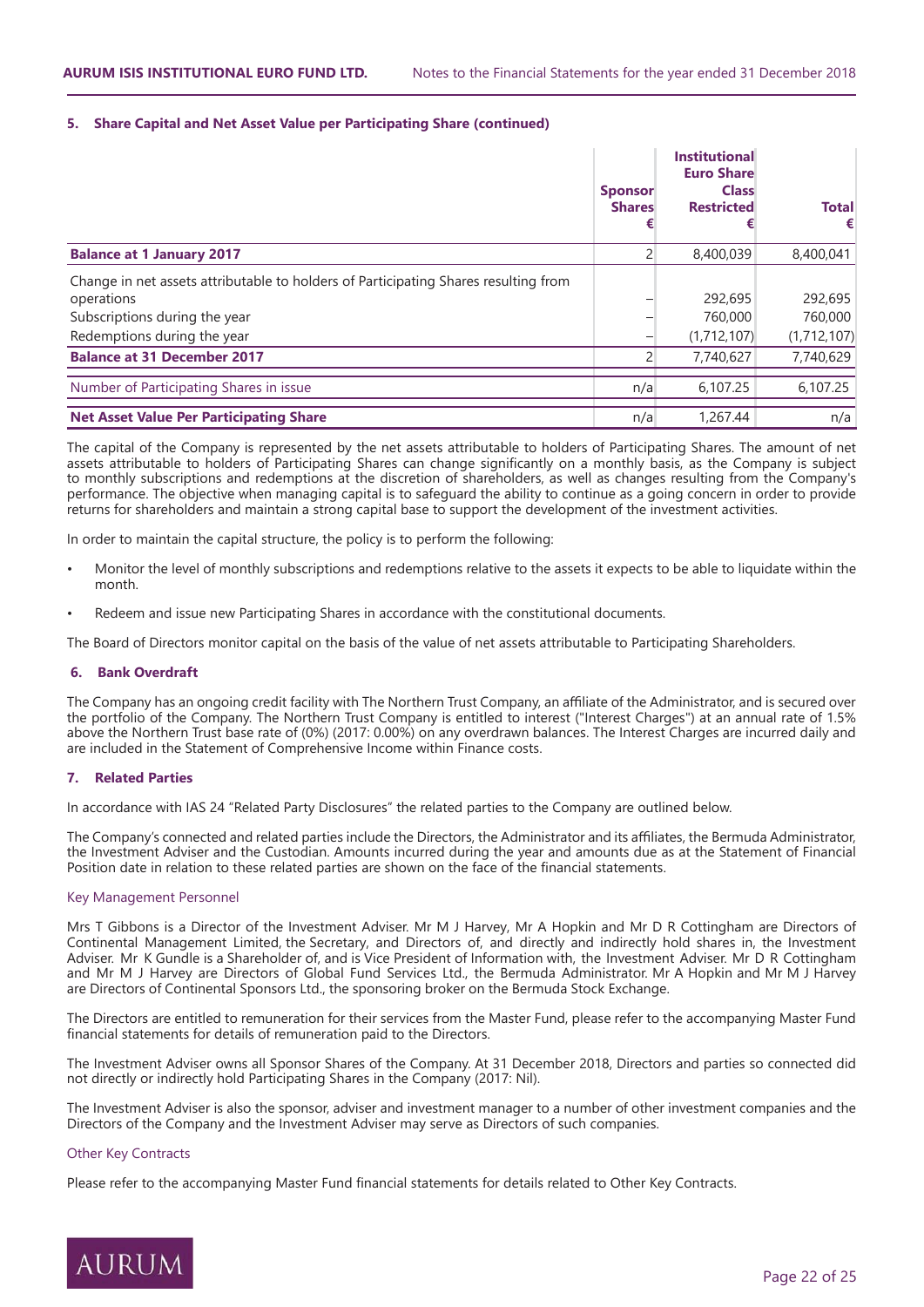#### **8. Financial Instruments and Risk Exposure**

The Company invests all its assets, other than currency hedging, into the Master Fund which is exposed to market risk, credit risk and liquidity risk arising from the financial instruments it holds. These risks are explained in the financial statements of the Master Fund which are attached. Financial instruments include investments, cash and cash equivalents, interest receivable, dividends receivable, subscriptions receivable, bank overdrafts, accrued expenses, redemptions payable and Participating Shares presented as financial liabilities.

The Master Fund and the Feeder Funds operate as an integrated structure whereby the Feeder Funds invest solely into the Master Fund except in respect of currency hedging. Total subscriptions made by the Company into the Master Fund during the year were €262,029 (2017: €1,518,288) and total redemptions made by the Company out of the Master Fund during the year were €1,888,590 (2017: €1,936,847).

Investments in the Master Fund are recorded at the Net Asset Value per share as reported by the Administrator of the Master Fund at the measurement date. Where the Administrator is unable to provide Net Asset Value per share, the Directors make their own assessment of value based on available information. In determining fair value, the Directors take into consideration, where applicable, the impact of suspensions of redemptions, liquidation proceedings, investments in side pockets and any other significant factors.

At 31 December 2018, and 31 December 2017, there were no instances wherein the Administrator was unable to provide the Net Asset Value per share or that the Directors considered it necessary to make any adjustment to the Net Asset Value per share provided in order to arrive at fair value.

As at 31 December 2018, and 31 December 2017, the Company had no capital commitment obligations and no amounts were due from the Company for unsettled purchases. The Company invests into the Master Fund by purchasing the Master Fund's redeemable Participating Shares. The Master Fund allows redemption of these shares on a monthly basis with a 90 day notification period. Movements in the fair value of the Master Fund's portfolio and corresponding movements in the fair value of the Company expose the Company to a profit or loss.

#### Liquidity Risk

The following table shows the contractual undiscounted cash flows of the Company's financial liabilities on the basis of the earliest possible maturity. Participating Shares may be redeemed on a monthly basis subject to 90 days prior notice.

| $< 1$ month | $1 - 3$<br>months | 3 months to<br>1 Year | <b>Total</b> |
|-------------|-------------------|-----------------------|--------------|
|             |                   |                       |              |
| (5,607)     |                   |                       | (5,607)      |
| 5,623       |                   |                       | 5,623        |
| 5,620       |                   |                       | 5,620        |
| 5,668       |                   |                       | 5,668        |
| 4           |                   |                       |              |
|             |                   | 6,795,050             | 6,795,050    |
| 11,308      |                   | 6,795,050             | 6,806,358    |
|             |                   |                       |              |

#### **As at 31 December 2017**

| $\leq 1$ month | $1 - 3$<br>months | 3 months to<br>1 Year | <b>Total</b> |
|----------------|-------------------|-----------------------|--------------|
| 474,797        |                   |                       | 474,797      |
| 6.457          |                   |                       | 6,457        |
| 25             |                   |                       |              |
|                | -                 | 7,740,627             | 7,740,627    |
| 481,279        |                   | 7,740,627             | 8,221,906    |
|                |                   |                       |              |

#### Currency Risk

The Company is exposed to currency risk in pursuit of its investment objective, set out in note 1 'General'. The currency risk is managed on a monthly basis using Forward Foreign Exchange Contracts.

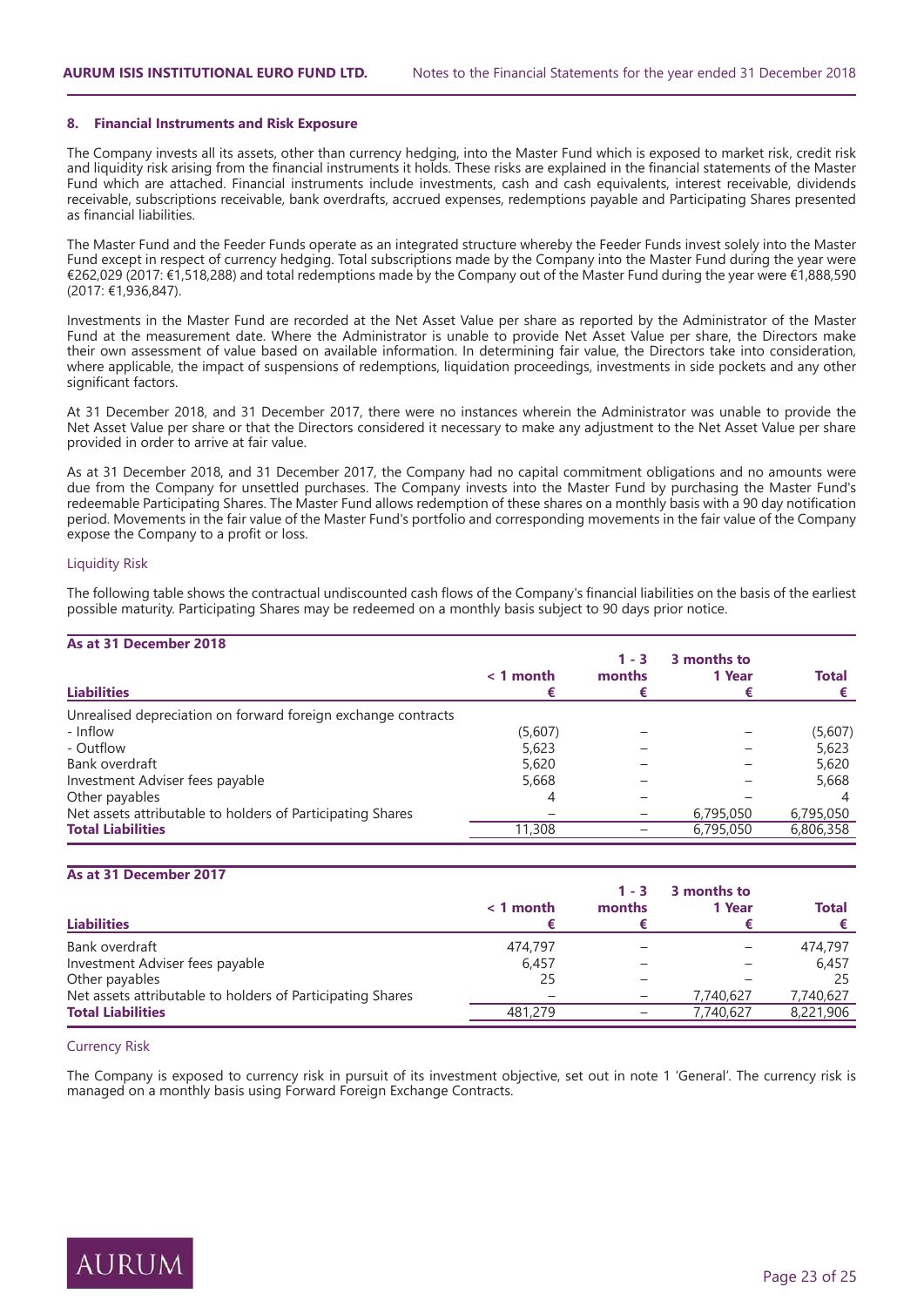#### **8. Financial Instruments and Risk Exposure (continued)**

#### Currency Risk (Continued)

At the Statement of Financial Position date there was a net exposure to currency risk:

| As at 31 December 2018 |                                |                              |                                                   |                   |
|------------------------|--------------------------------|------------------------------|---------------------------------------------------|-------------------|
| Currency               | Monetary<br><b>Assets</b>      | Monetary<br>Liabilities      | Forward Foreign<br><b>Exchange Contracts</b>      | Net Exposure<br>€ |
| US dollar              | 6,740,840                      | (5,621)                      | (6,632,219)                                       | 103,000           |
|                        |                                |                              |                                                   |                   |
| As at 31 December 2017 |                                |                              |                                                   |                   |
| Currency               | Monetary<br><b>Assets</b><br>€ | Monetary<br>Liabilities<br>€ | Forward Foreign<br><b>Exchange Contracts</b><br>€ | Net Exposure<br>€ |
| US dollar              | 7,696,881                      | (474, 797)                   | (7, 159, 329)                                     | 62,755            |
|                        |                                |                              |                                                   |                   |

#### Leverage

The Master Fund and the Feeder Funds may use overall leverage up to a maximum of 30% of the Master Fund's and the Feeder Funds' total assets, without double counting, from time to time for general investment purposes or to facilitate redemptions.

During the year the maximum leverage utilised by the Company, measured at any one month end, was less than 6% (2017: less than 16%). Please refer to the Master Fund financial statements for details of the maximum leverage utilised by the Master Fund.

#### **9. Forward Foreign Exchange Contracts**

As at 31 December 2018, the Company had entered into and not closed Forward Foreign Exchange Contracts to hedge the value of the Company's portfolio. The contracts, along with cash and cash equivalents and bank overdrafts, are held with the custodian. The custodian is a wholly owned subsidiary of Northern Trust Corporation that had a Long Term Rating from Standard and Poor's of A+ at 31 December 2018 (31 December 2017: A+).

| <b>Open Forward Foreign Currency Transactions at 31 December 2018</b> |                 |                      |                                    |                           |  |
|-----------------------------------------------------------------------|-----------------|----------------------|------------------------------------|---------------------------|--|
| <b>Currency Sold</b>                                                  | Currency Bought | <b>Currency Rate</b> | Maturity date                      | Unrealised<br>Gain/(Loss) |  |
| US\$ 7,605,817<br>€ 5,622                                             | US\$            | 1.1346<br>0.8752     | 31 January 2019<br>31 January 2019 | 65,520<br>(16)            |  |
|                                                                       |                 |                      |                                    | 65,504                    |  |

| <b>Open Forward Foreign Currency Transactions at 31 December 2017</b> |                        |                      |                 |                         |  |
|-----------------------------------------------------------------------|------------------------|----------------------|-----------------|-------------------------|--|
| <b>Currency Sold</b>                                                  | <b>Currency Bought</b> | <b>Currency Rate</b> | Maturity date   | Unrealised<br>Gain<br>€ |  |
| US\$ 8,612,258                                                        |                        | 1.1927               | 31 January 2018 | 61,419                  |  |
|                                                                       |                        |                      |                 | 61,419                  |  |

#### **10. Fair Value Measurement**

The fair value hierarchy prioritises the inputs to valuation techniques used to measure fair value. The categorisation of assets and liabilities within the hierarchy is explained in note 10 of the Master Fund's notes to the financial statements.

The fair value of investments in the Master Fund is determined either using unadiusted net asset value (Level 2 valuation). The unadjusted net asset value is used because the units in the Master Fund are redeemable at the reportable net asset value at, or approximately at, the measurement date. If this were not to be the case, then the net asset value would be used as a valuation input and an adjustment applied for lack of marketability or liquidity generally based on available market information (Level 3 valuation). Any adjustment would be based on management judgement after considering the period of restrictions and the nature of the Master Fund.

The fair value of Forward Foreign Exchange Contracts is determined by using quoted forward exchange rates at the reporting date (Level 2 valuation) less contracted forward exchange rates.